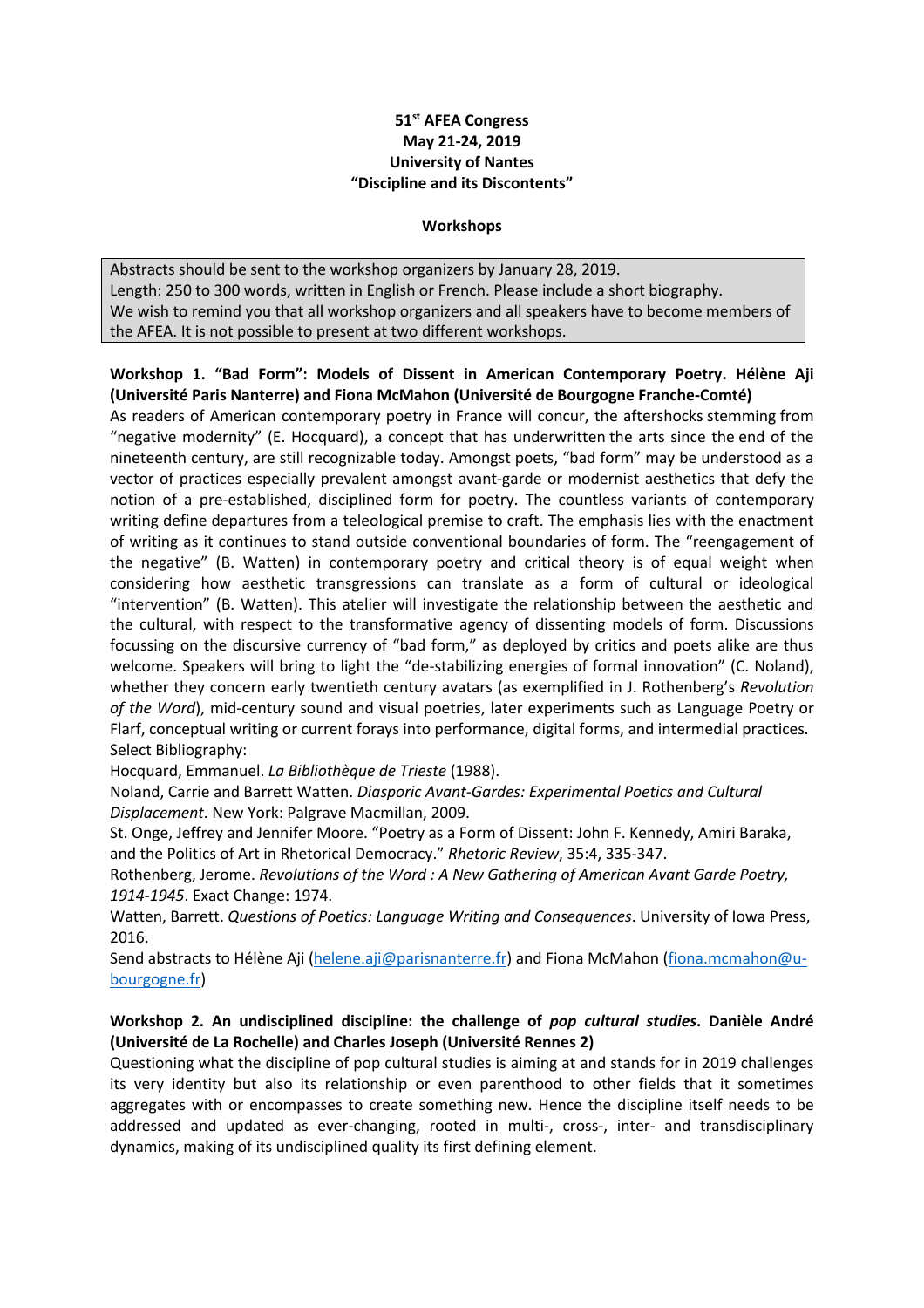Analyzing pop culture objects is also the locus to question normativity and the power of discipline, a notion that compels culture and the arts to correspond to a norm, or to imprison diversity with labels. Such is the case for instance by opposing high to low culture, pop music to opera, or hard to soft science, etc. But pop culture productions can be read on many different levels as they have been engineered to accommodate the greatest number and, as such, they are precisely a combination of different elements of society. Because pop culture is a reaction to people's perception of themselves and their immediate environment, it will always need to be apprehended according to theoretical frameworks that will need to be adapted to these objects and their place and time of emergence. Because pop culture is undisciplined in its essence, pop cultural studies need to integrate a similar characteristic, while trying to maintain academic credibility.

Over the past decades, more scrutiny and attention have been given to pop culture productions and they are now considered valuable research objects in the field of American studies. Yet when it comes to cultural studies as a branch of research, the notion of discipline becomes problematic, mostly because intersectionality is at the core of what it stands for. Even more so, the field of research itself has been challenged by the rise of popular culture studies departments that have appeared in now several American universities, complexifying anew this already intricate field of research. While popular culture studies are often described as a merger of cultural studies and communication studies, thus now opposing cultural studies and popular culture studies, it could also very well be argued that this theoretical distinction should not exist. Instead of opposing cultural studies and popular culture studies as two faces of the same coin, shouldn't we advocate for *pop cultural studies*, thus legitimizing pop culture objects of research while carrying forward the legacy of a vastly rich and ongoing theoretical background?

Pop culture productions themselves also question this segmentation through their diversity and their ability to mix different arts and mediums. There may be no limit to what popular culture can do, precisely because there is no specific definition for the field of research that it is intimately connected with. Popular culture is defined by its lack of discipline, or more likely by its undisciplined nature which makes it what it is: a never-ending cultural production which either questions society in its impaired functioning, or celebrates its alternate or subversive voices (through novels, films, comics, TV shows, games, etc.). It can also be used by or use the system it is based on (a capitalist economy) and thus reproduce sameness to sell a lot, or make only a few copies to sell them at a very expensive price. Pop culture works of art are meaningful not only because of what they say, show, deal with, but also by their very belonging to an economy they cannot seem to escape, or even less so, subvert.

This workshop intends to trigger debate and discussion around a branch of knowledge that we would label *pop cultural studies* through the discipline/indiscipline dichotomy in regards not only to its theoretical aspects but also to the content analysis of pop culture productions. The papers could thus be related either to the theoretical aspects of "discipline-indiscipline-no discipline" of pop cultural studies, and/or to the contents of pop culture objects as they criticize or challenge "law and order", "normativity", "self-constraint", advocating an absence of rules or liberty to play with them, etc. Papers can deal with, but are not limited to:

- science-fiction (*The Handmaid's Tale* or *Westworld* for instance when it comes to the very notion of discipline and indiscipline imposed upon a society, or on some groups of people; etc.), fantasy, horror (*Halloween*, etc.), adventure (*Black Sails*)

- comics (*Sin City*, *My So-Called Secret Identity*, *Deadpool*, etc.)

- games (video-games, Table top RPG with games to be played by the rule or the new forms asking for an emancipation from any rules and giving players the freedom to invent the story)

- street art (now used to ornate city walls, but also street art to criticize society)

- music (punk, rap, …. How music has been created and used through time to go against or to break free from)

- sports (where self-discipline is necessary but where people can also express their indiscipline towards social problems, such as American football player Colin Kaepernick kneeling during the national anthem to protest against police brutality, etc.)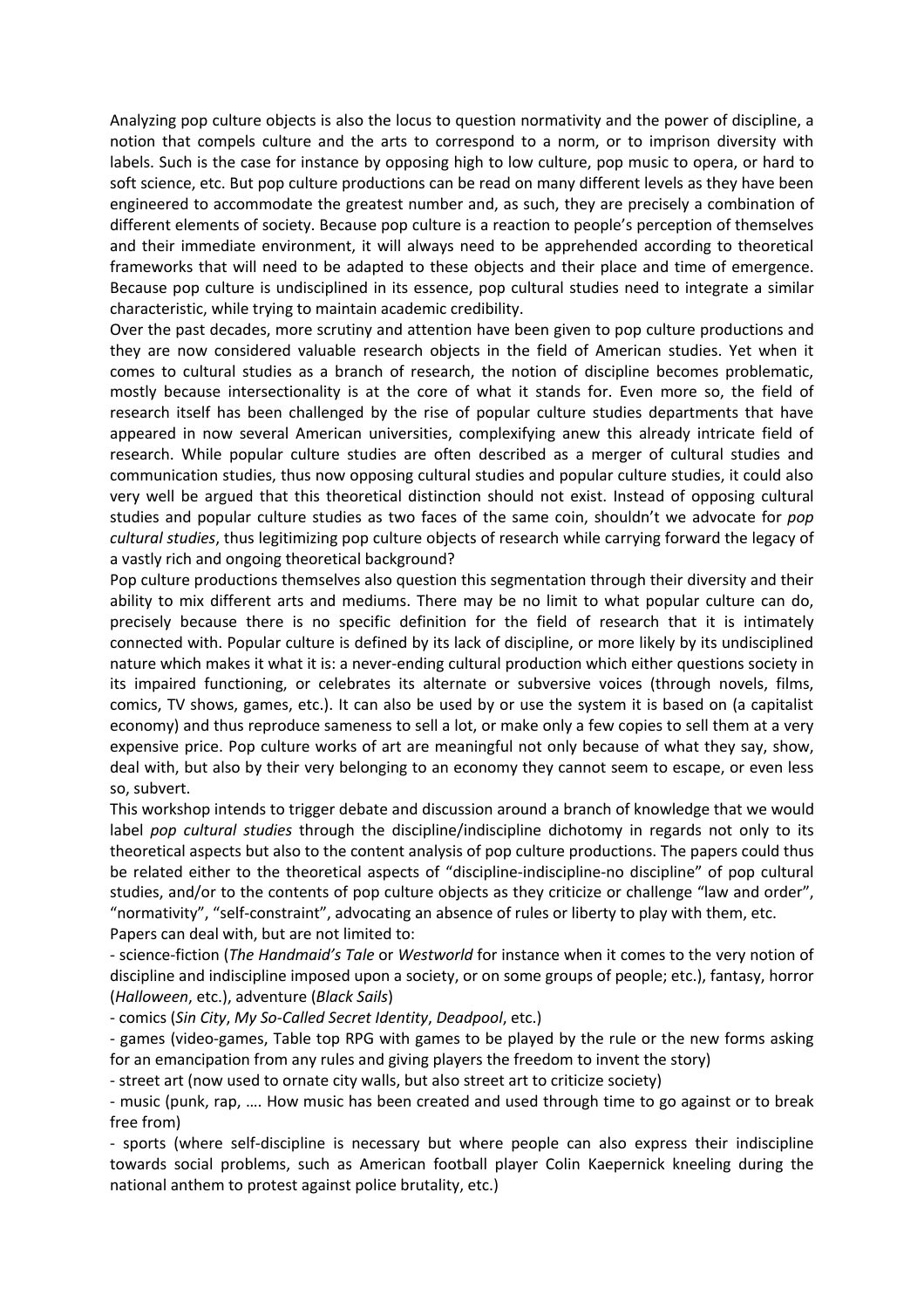- literature (exploding the way novels are written or were written (blank pages, words that form a drawing, deconstructed sentences, Newspeak, etc.))

- Collectibles & franchising consumerism

- Transmedia narratives (*Buffy* seasons 8 to 11 in comic books, Richard Kelly's *Southland Tales*, etc.)

- American Indian pop culture, etc.

Grounded in a transdisciplinary perspective, the workshop is open to all approaches which may further the understanding of these questions. Proposals may put forward different fields of study and theoretical frameworks and approaches.

Send abstracts to Danièle André (daniele.andre@univ-lr.fr) and Charles Joseph (charlesjoseph@outlook.fr)

### **Workshop 3. Radicals and Disciples: American (Counterculture) Poetry mid-1950s-mid-1970s. Anna Aublet (Université Paris Nanterre) et Peggy Pacini (Université de Cergy-Pontoise)**

This workshop will not work against but with and through canons of reading and writing poetry. From the mid-1950s largely into the early 1970s, American dissident/radical/countercultural poetry was all merged into or overlapping with what some critics called the Beat school or what the media ultimately labeled the Beat Generation. Moreover, a number of anthologies also partook in blurring schools and movements at that time on disputable criteria and categories alongside partisanship of "closed form" and "open form", among them Don Allen's *The New American Poetry* (1960). This is somehow a restrictive approach this workshop wants to challenge focusing on poets and poems from the countercultural poetry scene of the 1950s, 1960s and early 1970s on the West and East Coast. This workshop would like to address questions of doctrine and method allegiance and disobedience in the construction of the distinctive voice of the disciple outside canons, schools and movements. We welcome proposals on:

- Poets who have proved a radical dissidence from mainstream culture and/ or academic poetry while blatantly translating or refashioning other forms of avant-garde poetic esthetics, form and language.
- The radical voice of the prophetic poet in 1950s and 1960s now canonical poems.
- Manifesto poems
- patterns of social engagement and literary experimentation
- making poetry an engaging oral art
- poetry as insurgent art (Ferlinghetti)
- political poetry / street poetry
- a poetics of resistance

We welcome proposals on such poets as: Jack Spicer, Robert Duncan, Richard Brautigan, Phil Whalen, Allen Ginsberg, Michael McClure, Gary Snyder, Lenore Kandel, Diane Di Prima, Bob Kaufman, Gregory Corso, Harold Norse, Philip Lamantia, Carl Solomon, Lawrence Ferlinghetti, Jack Hirschman, Kenneth Rexroth, LeRoi Jones/Amiri Baraka, Jack Micheline, Joanne Kyger, Anne Waldman and others.

Often considered as outsiders, then and for some still now, these radical poets innovated as well as worked into and through a canon outward. While their poetry was an experiment in form, consciousness and esthetics to bring about a radical, social, political vision, it nonetheless worked at remodeling, reshaping, altering traditional, lyrical, romantic or avant-garde forms, myths, and voices. Send abstracts to Anna Aublet (anna.aublet@gmail.com) and Peggy Pacini (peggypacini@orange.fr)

## **Workshop 4. Getting off the Grid: Disciplined / Undisciplined TV Series. Ariane Hudelet (Université Paris Diderot) and Sylvaine Bataille (Université de Rouen)**

For a long time, TV series were considered as standardized, commercial products. Inserted in a channel grid, each episode was expected to attract an audience wide enough to satisfy the sponsors and advertisers that made the very existence of the series possible. TV shows had to comply with several types of discipline: in terms of duration, they needed to adjust to the generic format – shorter episodes for sitcoms, longer for dramas; in terms of structure, they had to follow a strict set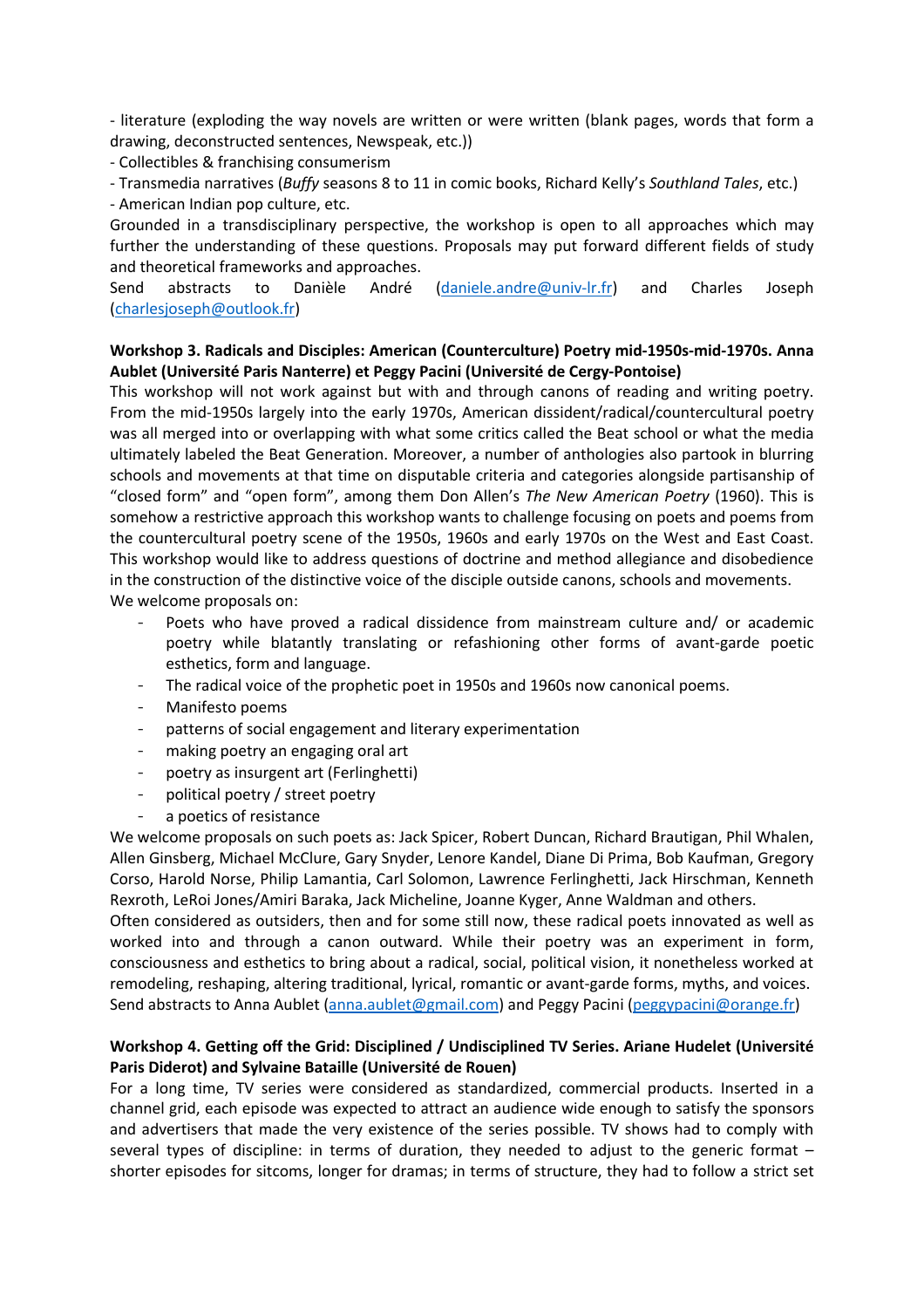of landmarks: *recap,* narrative arcs or acts corresponding the commercial breaks, cliffhangers, etc. Closely watched by the FCC, they also needed to obey strict rules in terms of censorship. There were precise limits to what they were allowed to show in terms of sex, violence, or profanity. It did not, however, prevent narrative audacity, as had been the case with cinema at the time of the Production Code. Serial audiences were also supposed to follow a certain discipline, since they had to be in front of their TV sets at a specific time to be able to watch these shows.

Since the turn of the 21st century, many of these constraints seem to have vanished or to have been reconfigured. TV series have gone "off the grid" in many respects: first, they have been dissociated from what Raymond Williams considered to be the key to television – the notion of "flow" – because of the new modes of consumption and conservation. We can now watch TV shows wherever and whenever we want, on very diverse types of screen. The universe of the series can also become autonomous through transmedia extensions of the narrative – whether they are authorized or not (fanfiction, vidding) – and can thus sometimes leave the surface of the screen entirely. The format of the episode is also challenged as an increasing number of series are produced by SVOD providers (Netflix, Hulu, Amazon Prime), with entire seasons being made available at once to the audience. In terms of content, premium cable channels such as HBO have opened the way to complex issues and politically ambitious, sometimes controversial, subject matter, while inviting in characters previously left off-screen. Such narrative boldness is now often found in series, from network shows to VOD series. Technical and digital evolutions, both in production and in reception, have led to a more varied range of mises-en-scène and aesthetic experiences, so that TV series can no longer be considered as primarily narrative forms but have become audiovisual works in their own right. These audiovisual fictions that are not necessarily "TV" any longer also seem to go beyond the limits of what is usually defined as a "series", leading to renewed consideration of serial storytelling. They potentially bring nuance to the "lack of discipline" conveyed by today's series, which constantly negotiate between new sets of constraints and reconfigurations of traditional narrative frames such as the "formula" or the episode.

In the academic context, the frames of reference for the study and analysis of TV series are also mutating. First examined within the field of media studies and social science, TV series are now an object of study for a variety of disciplines, often working together: English studies, comparative literature, philosophy, history, geography or film studies. TV series turn out to be a particularly fruitful field for the elaboration of concepts and reflections – as long as their specific codes and their integrity as works of art are kept in mind.

Papers that specifically investigate what TV series as an object of study bring to the concept of discipline (rather than case studies of discipline, or lack of discipline, within TV series) will be particularly welcome.

Send abstracts to Sylvaine Bataille (sylvaine.brennetot@univ-rouen.fr) and Ariane Hudelet (ariane.hudelet@univ-paris-diderot.fr)

# **Workshop 5. From indiscipline to academic discipline in the United States: social, political, and epistemological resistances. Robin Benzrihem (Université́ Montpellier III – Paul Valéry), Carline**  Blanc (Université Paris 3 - Sorbonne Nouvelle) and Yohann Lucas (Université Paris-Est Marne-la-**Vallée)**

"Producing knowledge is in itself a political activity." With these words, Annette Kuhn pointed out the political dimension that each epistemological organization or reorganization inherently carried, and stressed the fact that knowledge was a practice, before being limited to a set of theoretical guidelines, and that instruction followed construction. Following the strong mobilization of students demanding a quantitative and qualitative rearrangement of institutional space, thus articulating indiscipline and discipline, the institutionalization of black studies departments during the 1960s and 1970s stands as an example of political activity dovetailing with knowledge production. Likewise, while the 1990s "canon wars" and "culture wars" raged in the American academia on the pretense of aesthetic disagreements, the division between liberals and conservatives over which authors should be taught – whether those gathered under the expression "dead white males" or those coming from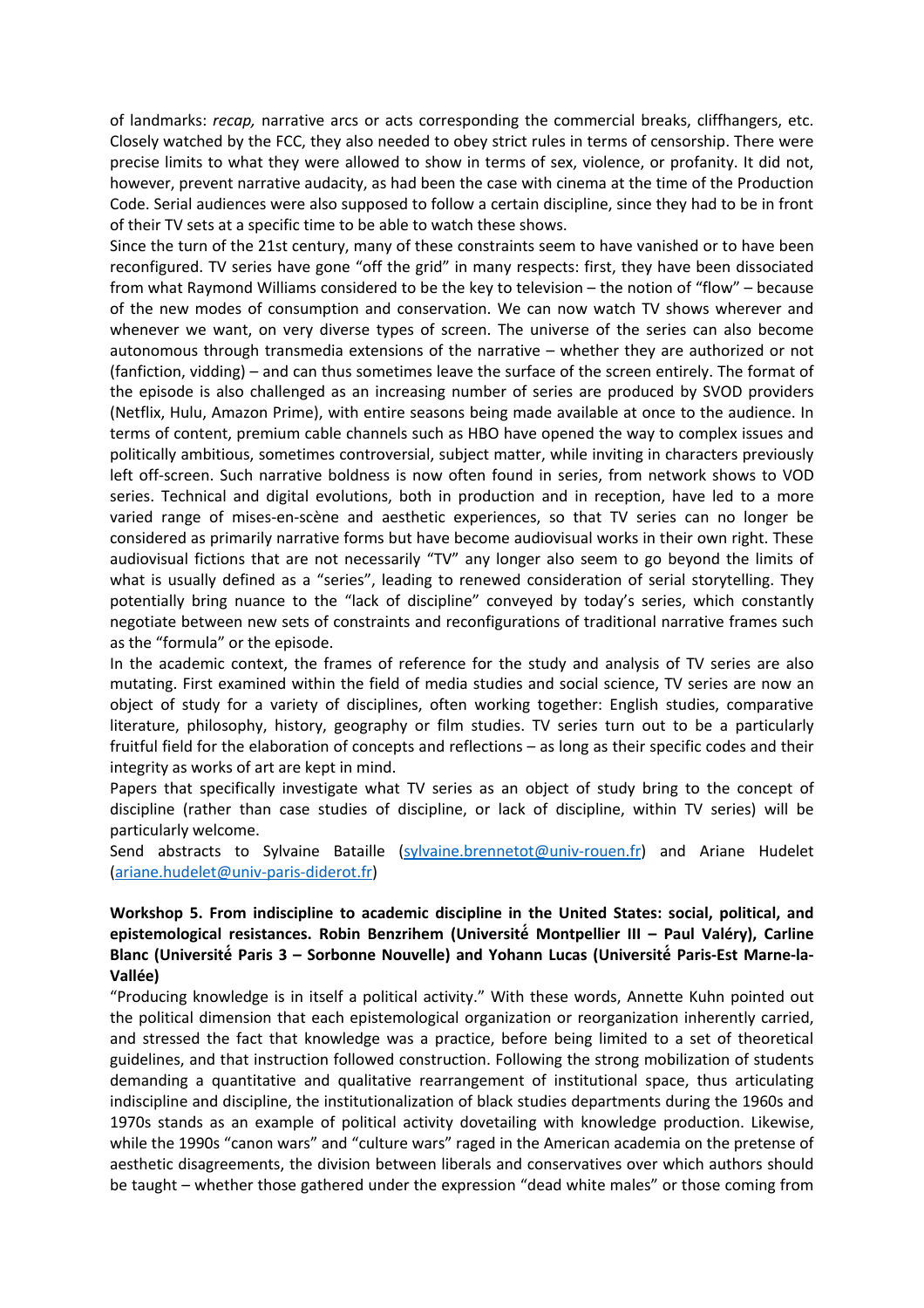historically minored communities – made one fact plain to everyone: the content of humanistic education was a crucial point on both sides, and barely concealed the power struggle at stake.

Identity-based studies – including, but not limited to, LGBTQ studies, gender studies, African-American studies, or disability studies – made it possible to recover the voices of the different groups which had been systematically silenced even if they were part and parcel of the nation history. However, their multiplication sometimes led to a competition for a larger share of the same institutional resources, compelling them to reinstate a form of hierarchy in which some disciplines are absorbed by other fields and reduced to the status of sub-disciplines. If one can easily trace the historical relationships uniting various disciplines, how are we to understand the double movement of subject fragmentation/ contraction at play? How can the professionalization of a branch of knowledge end up producing a hegemonic discourse?

Resistance is a key aspect in the creation of disciplines, whether it is exogenous or endogenous, geared toward transformation or conservation. It can be the doing of gatekeepers who want to ensure the stability and endurance of a discipline through a thematic, theoretical, and methodological authenticity distinct from other fields, or the doing of activists who use indiscipline to promote the recognition of their rightful place within the university. How does academia formalize knowledge, and can knowledge emerge outside university walls, in local or community institutions before being institutionalized? Is the disciplinary maze of the university a site on which subversion can thrive? Also, it is crucial to study the works of artists and writers who revitalized an academic discipline by crumbling away its outer wall, disrupting codes, forms, and functions of the art they transformed. How can artistic creation expand or displace subject boundaries?

Following Gaston Bachelard's premise stating that "Scientific observation is always a polemical observation; it confirms or subverts a prior thesis, a given scheme, a plan of observation," the workshop will attempt to analyze how resistance, power struggles, and indiscipline are inevitably intertwined with processes of knowledge formation, transmission, and acquisition. Interdisciplinary and transdisciplinary approaches will be welcome, both as a method and as a topic.

Send abstracts to Robin Benzrihem (robin.benzrihem@gmail.com), Carline Blanc (blanc.carline@gmail.com) et Yohann Lucas (yohlucas@gmail.com)

# **Workshop 6. The people's indiscipline into question: Political movements and popular revolts in the United States (1800-2018). Alexia Blin (Université Sorbonne Nouvelle- Paris 3), Tamara Boussac (Sorbonne Université/EHESS) and Marion Douzou (Université Paris 1- Panthéon Sorbonne)**

At a time when discussions about the resurgence of a populist tradition in American politics are increasing, it seems crucial to study the role given to "the people" by the political movements which claim to be speaking in its name.

Since the beginning of the  $19<sup>th</sup>$  century, many movements have been calling for the disobedience of the American people, betrayed by political and economic elites, in order to redress perceived wrongs and to disrupt the established order. The Populists of the 1890s, just as the abolitionists before them, or the civil rights activists decades later, often referred to the heritage of the American Revolution and invoked the necessary popular disobedience to advance their cause. However, indiscipline sometimes oversteps the limits the leaders of these movements had envisioned and becomes unacceptable: during the workers' or the farmers' strikes of the 1930s or what is referred to as the radicalization of black and feminist movements in the 1970s, the grassroots turned out to be more undisciplined than expected.

Since the beginning of the 20<sup>th</sup> century, American conservatives at the other end of the political spectrum have been trying to get what they see as the worrisome indiscipline of popular masses back into line. Yet, these very conservatives do not hesitate to reclaim a right to disobedience and indiscipline, in particular towards the federal government, when they see the political, economic, and racial order threatened. They do it in the name of another "people" than the one threatening them: the taxpayers, the middle class, the ordinary people. The movement of "massive resistance" in the southern states in reaction to the Supreme Court decision *Brown v. Board of Education* is one of many examples of this phenomenon.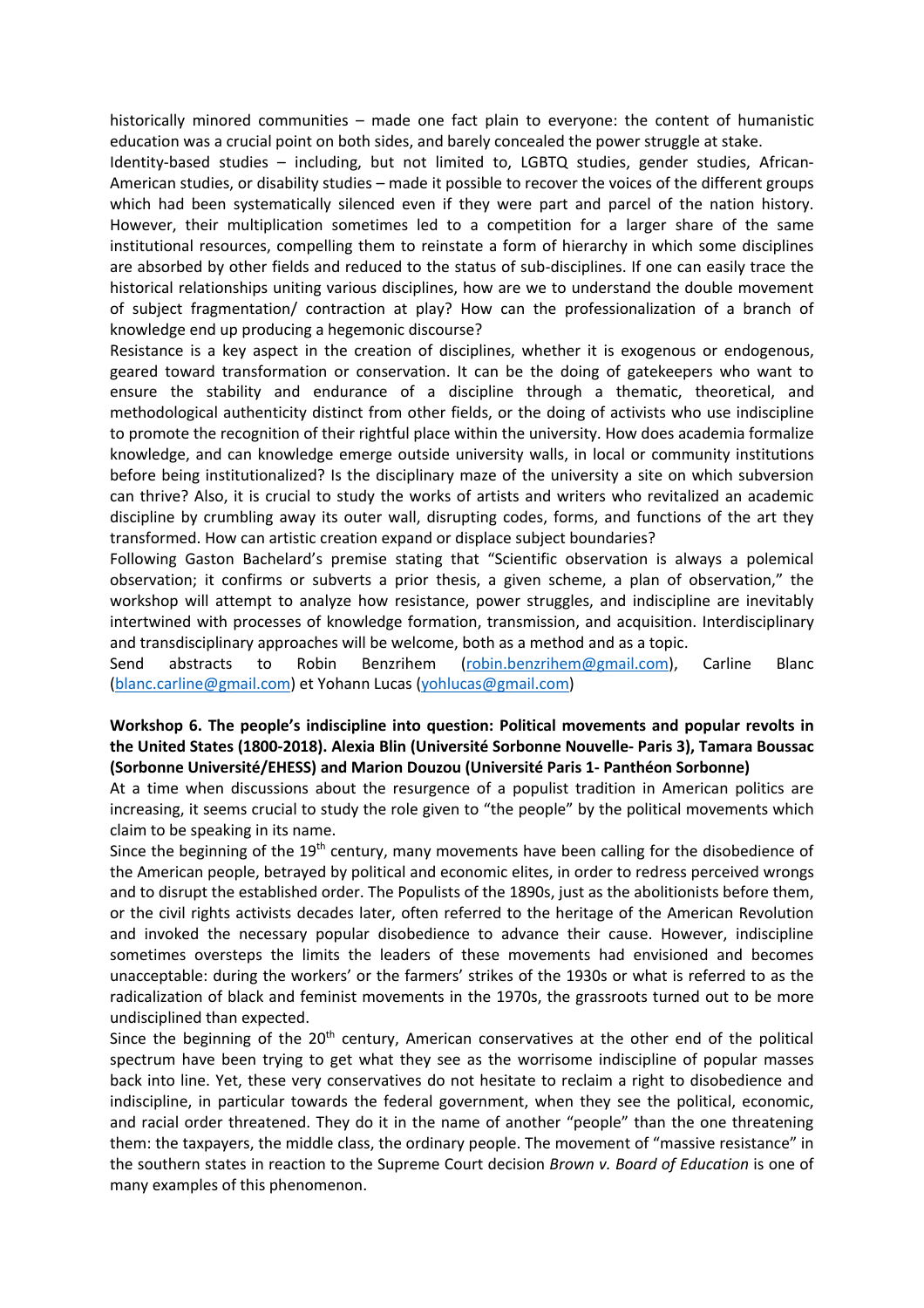Both perspectives imply to define who the people is and to evaluate the kind of indiscipline which is deemed suitable by the organizers of these movements. Should disobedience be an unorganized revolt against injustice or should it be controlled, framed and coopted by progressive or conservative leaders? Who has the right to rebel and under which conditions within American political movements?

These questions will offer the general framework of the workshop. Proposals can include perspectives on different time periods of American history, including the contemporary period. Send abstracts to Alexia Blin (alexia.blin@gmail.com), Tamara Boussac (tamara.boussac@gmail.com) et Marion Douzou (marion.douzou@gmail.com)

# **Workshop 7. Mathieu Bonzom (Université Paris 1-Panthéon Sorbonne)***,* **Soraya Guenifi (Université Paris 1-Panthéon Sorbonne) and Clément Petitjean (Université Versailles-Saint Quentin)**

Has the specter of socialism at last decided to haunt America? Over the past couple of years American politics have witnessed the heightened visibility of socialism – both as a watchword and a political horizon put forth by a series of high-profile electoral candidacies (from Bernie Sanders's 2016 campaign to various primaries and mid-terms victories in 2018 like Alexandria Ocasio-Cortez's in New York), by the rapid growth of Democratic Socialists of America (which reached 50,000 members this year) and also by various intellectual and cultural projects such as *Jacobin*. This striking comeback originates in the aftershock of the 2008 Great Recession but also the multiple social movements which have emerged over the last twelve years: the 2006 Latinx immigrants' movement, Occupy Wall Street, #BlackLivesMatter, Fight for \$15, feminist and environmental mobilizations, and so on.

A topic of research in itself, this renewal calls for revisiting both the historiography and the history of socialism in the United States. To that end, it would be fruitful to open up a space for recent or current research on US political history to interact with studies that already focus on socialism or that could be read through that lens.

A 1983 conference at the Ecole des Hautes Etudes en Sciences Sociales (EHESS) took up the perennial question "Why is there no socialism in the US?", the original formulation of which is traditionally attributed to Werner Sombart. The most circulated paper coming out of the conference was Eric Foner's. The historian pointed out that the difficulty in closing that debate might indicate that the question itself was fundamentally flawed and inextricably linked to various forms of political or socioeconomic exceptionalism. But this may have been one of the last collective attempts to date to make possible and legitimize the development of a renewed approach to socialism in the field of American studies.

Foner's contribution – and the conference in general – must be located at a crucial moment of the history of the Left as well as left-wing historiography. Indeed, on the one hand, the 1980s witnessed the beginning of a durable and global decline of socialism, and on the other, a shift from the "new social history" approach to politics of the 1960s and 1970s in order to "bring the state back in". In that regard, today's new historical context seems to facilitate renewed historiographical debates about socialism in America that could overcome certain epistemological fault lines seemingly taken for granted thirty of forty years ago.

This panel aims at fostering these debates by combining multiple disciplinary perspectives – both their objects and their methods – within American studies. In terms of history as a discipline, the panel will provide the opportunity to confront traditional political history with other approaches such as cultural, intellectual, socioeconomic and institutional history in order to grasp the specific features of US socialism and their transformations through time. The historical perspective might also benefit from works and concepts from sociology and political science and broaden the scope of enquiry to social movements, labor unions' and political parties' relation to the state, or activist careers and trajectories, but also the transformations of capitalism and the multiplicity of social relations of exploitation, oppression and domination. Finally, these perspectives should be combined with philosophical, literary and artistic approaches highlighting how the history of socialism in the US was (and is) both the history of a foreign language and a vernacular one. It is only through multiple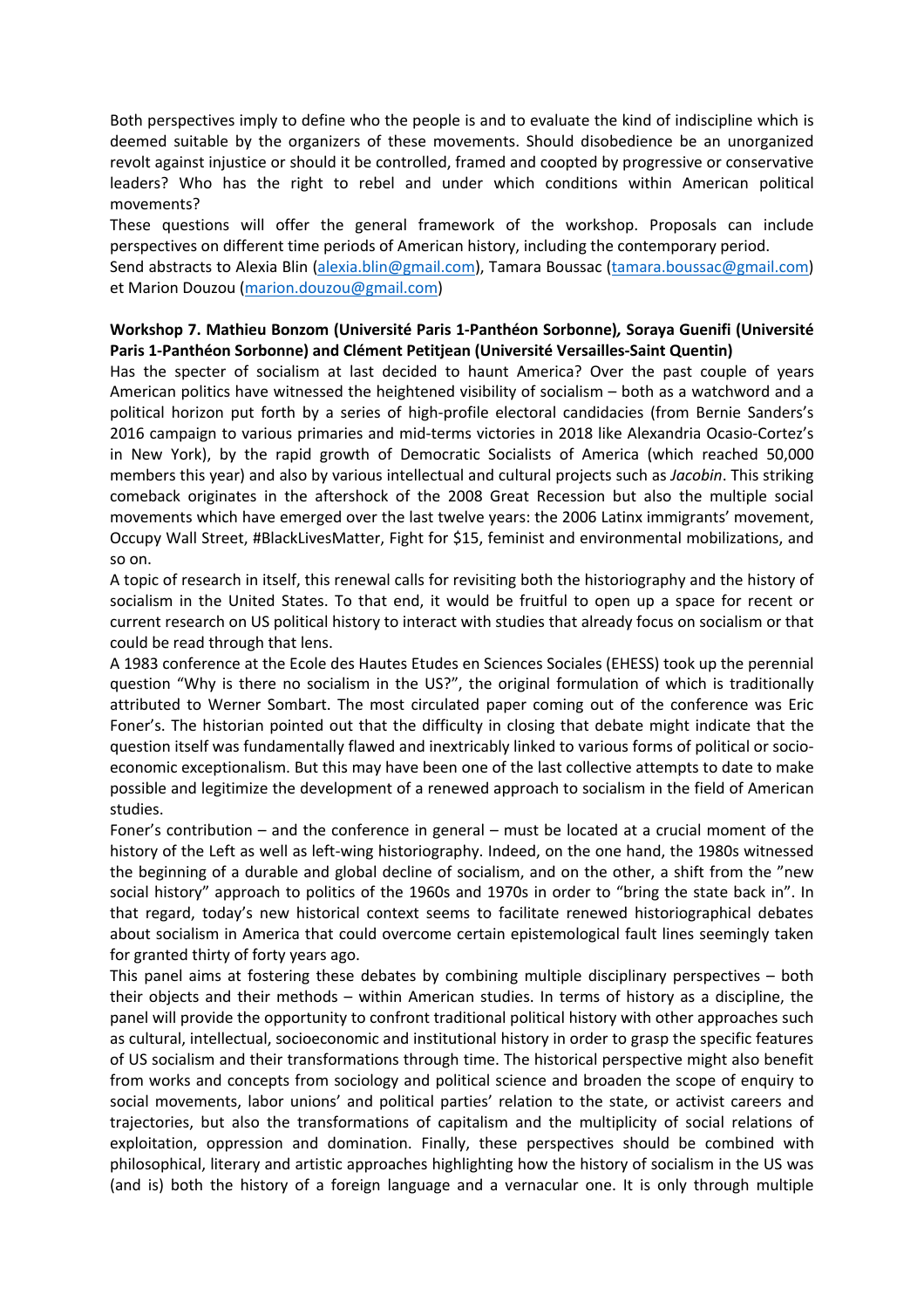definitions of "socialism", through efforts to strike the right balance between historicizing the object and refusing exceptionalism, that socialism can be apprehended in all its depth within American studies.

A great many research topics can be looked at through the lens of socialism, be they political movements with a socialist bend, contributions to make such movements happen or reactions to such movements. Without trying to exhaust the issue, one could think of labor, community, cooperative, reform and other social movements which have come into being in the United States for the past two centuries, but also of the transformations of electoral politics, or mass and popular culture.

The panel will thus welcome all recent or current research that might contribute one way or another to renewing the study of US socialism.

Send abstracts to Mathieu Bonzom (mathieu.bonzom@univ-paris1.fr)*,* Soraya Guénifi (Soraya.Guenifi@univ-paris1.fr) and Clément Petitjean (clement.petitjean@uvsq.fr)

## **Workshop 8. The claims of intimacy: struggle for revolt in American literature and cinema. Guilain Chaussard (Université Paris-Est) and Martin Berny (Université Paris-Est)**

"Whose would be a man", writes Emerson in *Self-Reliance* (1841), "must be a nonconformist". Making self-reliance the essential trait of the American genius, the sage of Concord provides the basis for an enduring American tradition. With *The Scarlet Letter* (1850), Hawthorne himself lays the foundations for an emblematic figure that relates closely to this model. Scorned by her own community for staying true to her heart in spite of the social constraints, Hester Prynne – permanently bearing the indelible mark of the letter symbolizing her condition – is an exemplary case, through which the author could dramatize the tension between the public and mundane self and the private and intimate desire that lies in the depth of being, as discussed by Emerson.

Through his study of the melodrama of the unknown woman, *Contesting Tears* (1996), philosopher Stanley Cavell subtly demonstrates this very "myth, that seems to present itself as a woman's search for her story, or of the right to tell her story". Following the tradition initiated by Hawthorne's work, Hollywood melodramas translate to the screen the destiny of heroines struggling with conformity (often represented through man characteristics), their self-assertion originating from an inner trajectory. Therefore, this way of experiencing indiscipline is manifested through the inner voice of revolt – a woman's voice, oppressed and denied, struggling to recognize itself and come into the world.

Such a metamorphosis is consecrated through the work of Douglas Sirk, a fascinating case of subversion of the melodrama genre and its traditional aesthetics, aiming at bringing out "the inner violence, the energy of the characters which is all inside them and can't break through". Films such as *All I Desire* (1953) and *All That Heaven Allows* (1955) address the inner conflict that these heroic and transgressive female figures inevitably have to confront.

Within the Hollywood canon, indiscipline finds its masculine expression, which rather tends to manifest itself in the comedy genre, through a cry, an idealistic claim. The work of Frank Capra is emblematic, especially through the characters portrayed by actors James Stewart (*Mr Smith Goes to Washington*, 1939), Gary Cooper (*Mr. Deeds Goes to Town*, 1936; *Meet John Doe*, 1941) and Spencer Tracy (*State of the Union*, 1948).

This typical American tradition questions the dramatization of the unexpressed and the skepticism experienced by these Promethean figures. One might ask in what ways the limits and constraints of an oppressive society ultimately drive such individuals to make their voice heard for the whole community or to take moral responsibility for the aspects denied by the norm. Because the balance of the world seems to rely upon them, they take the reader or viewer back to his own conception of the established order and ideals.

Such works form a sustaining bond with this tradition of indiscipline from which they take their inspiration, often referencing the texts openly. Consider, for instance, the Lionel Barrymore character in Frank Capra's *You Can't Take It With You* (1938), a wacky yet inspiring protagonist, described by Cavell as a « putatively good old man, urging everybody to do what he or she likes, to have the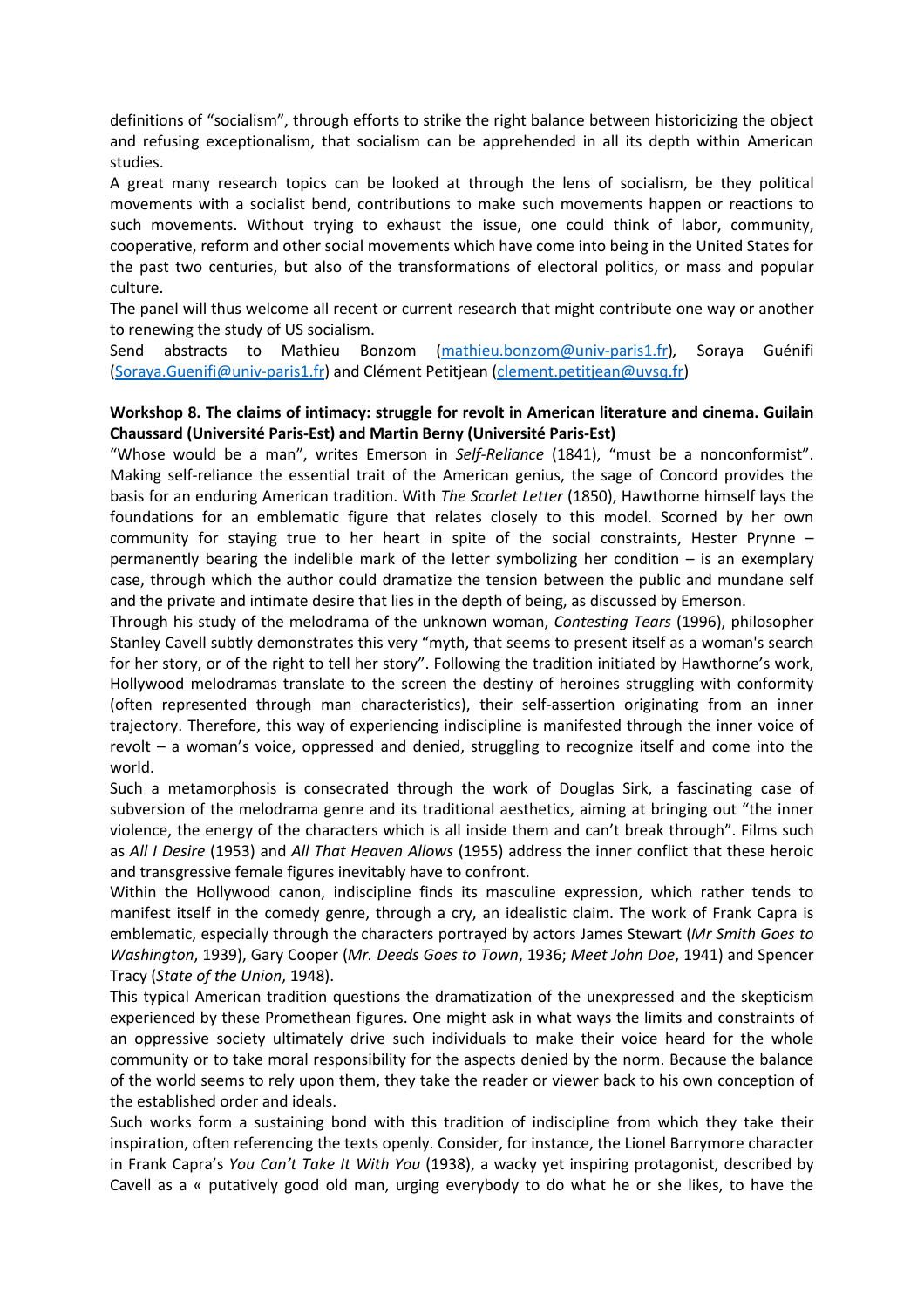courage of his or her happiness, an Emersonian sage ». Mention should be made of the pivotal scene in *All That Heaven Allows* where the Sirkian heroine reads passages of Thoreau's *Walden*, holding the book in front of the camera. A more recent example would be Peter Weir's *Dead Poets Society* (1989), a film echoing explicitly through its dialogues and images Thoreau and Whitman's philosophical ideals of independence. Hollywood productions offer many other occurrences and these acts of Poetics invite us to make the connection between authors, works and mediums – a connection without which there would be no tradition at all.

This workshop will aim to build transdisciplinary approaches, inquiring the moral depth of what ties philosophy, literature and cinema together. It will favor proposals exploring the way through which the transcendentalist heritage is claimed or questioned by literature and cinema, whether the works studied are contemporary or part of the classic canon. In particular, they could build upon works from both mediums, the constant to-and-thro between these two arts, a common motif, or investigate the multiple occurrences of intertextuality, literary adaptation and use of the self-reliance archetypes from one field to the other. The proposals submitted could focus on isolated figures, women or men, whose individual path will allow for the discussion to extend to the problematic of the self facing a demanding and menacing world, a strikingly American and modern subject if there ever was one.

Send abstracts to Guilain Chaussard (guilain.chaussard@gmail.com) et Martin Berny (martinberny44@outlook.fr)

# **Workshop 9. Rule-making and rule-breaking: discipline and indiscipline in American dance and music. Adeline Chevrier-Bosseau (Université Clermont-Auvergne) and Danielle Follett (Université Paris 3 – Sorbonne Nouvelle)**

The history of modern music has progressed via indiscipline and rule-breaking. Richard Wagner's chromaticism stretched the fabric of tonality almost to the breaking point, and Arnold Schoenberg began to compose in such a way that would "emancipate the dissonance," thus creating atonal music. In the United States, Charles Ives incorporated discord and scraps of popular songs into his compositions, and Henry Cowell invented dissonant "tone clusters" and played the piano directly on the strings. John Cage raised the practice of sonorous indiscipline to a higher register, with his percussion compositions, his use of chance methods, his invitation of ambient sounds into the work, his experimental instruments and his disciplinary border crossings into theater and the other arts. His indisciplined "disciples," the artists associated with Fluxus, pushed this exploration even further. Earle Brown, Morton Feldman, La Monte Young, Steve Reich, Terry Riley, Philip Glass and others continued to investigate the potential of sound beyond traditional rules and limits.

And yet at the same time, not only did these composers maintain a certain discipline in their compositional work, but sometimes accentuated the rigor of their new self-imposed discipline to the point of obsession. Schoenberg's twelve-tone method used series of twelve notes organized in polyphonic variations to construct a rigorous new kind of counterpoint. This logic was extended by Pierre Boulez and other post-war composers toward a very disciplined form of general serialism. Cage, for his part, who had said that he no longer felt the need for musical structure, imposed new rules and complex configurations on his compositional method as he invented ways to incorporate chance. His compositional technique is most-often based upon what we might call "rule-making." Even his most open work, *0'00"* (1962), paradoxically emphasizes discipline; its score is made up of a single sentence: "In a situation provided with maximum amplification (no feedback), perform a disciplined action." Cage would say in 1978, "Most people who believe that I'm interested in chance, don't realize that I use chance as a discipline" (*Conversing with Cage*, 2002, p. 17). Perhaps discipline, when kicked out the front door, comes back in through the back.

This situation has a parallel in modern dance. In her famous 1903 speech "The Dance of the Future," Isadora Duncan takes a stand against the tradition of classical ballet and its strict discipline which stifles the dancers' bodies and creativity: "The school of the ballet today, vainly striving against the natural laws of gravitation or the natural will of the individual, and working in discord in its form and movement with the form and movement of nature, produces a sterile movement which gives no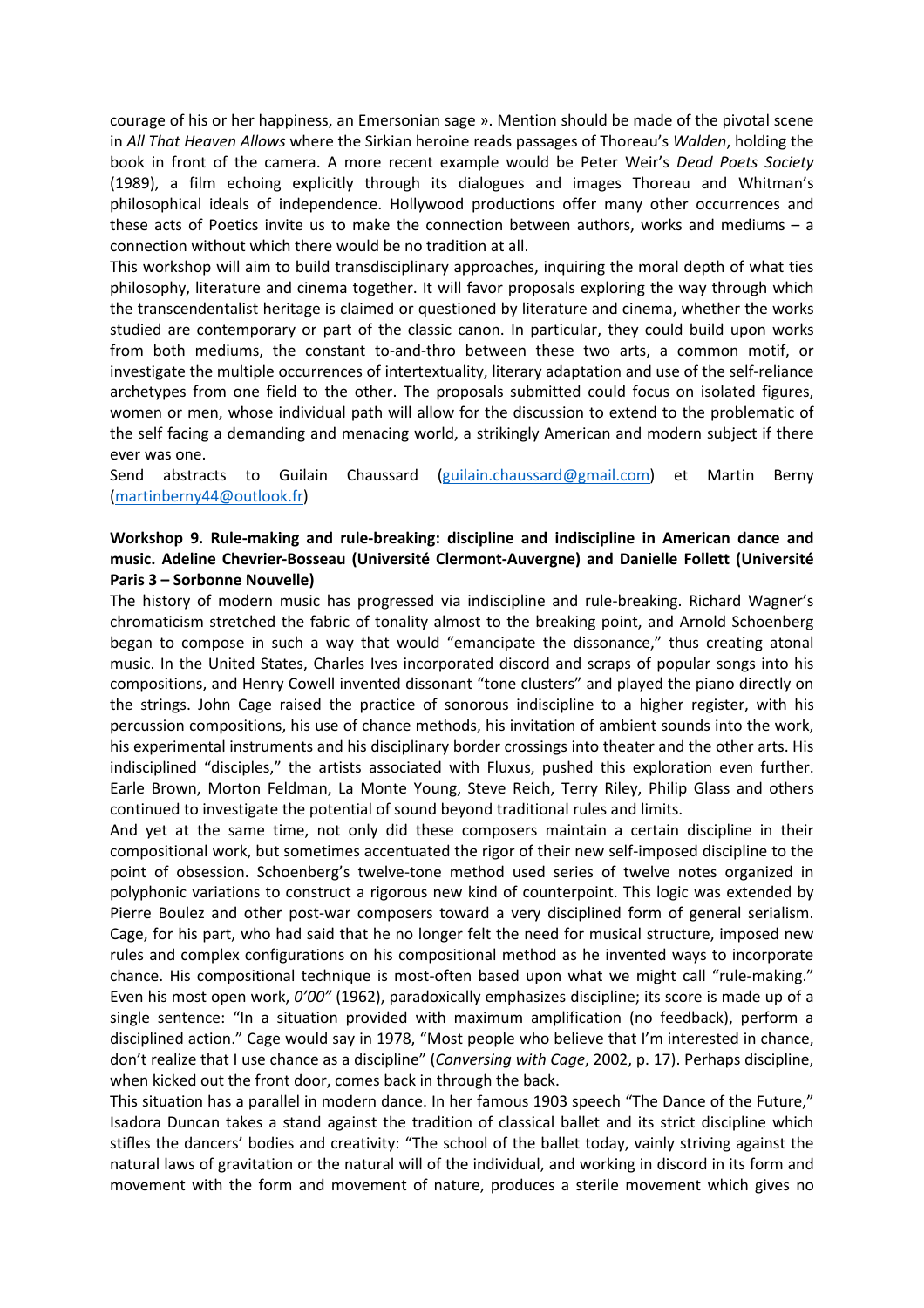birth to future movements, but dies as it is made." Duncan therefore proposes to create a new school of dance where indiscipline would be the founding principle of the young dancers' learning process; she refuses to impose upon them any rigid technique and encourages an individual and organic approach to movement: "In this school I shall not teach the children to imitate my movements, but to make their own. I shall not force them to study certain definite movements; I shall help them to develop those movements which are natural to them." Duncan's rebellious and revolutionary approach strongly resonates in the American choreographic tradition: her descendants (the Denishawn School, the New Dance Group, Graham, and even Forsythe or Cunningham) reflected throughout their lives upon their relation to discipline and indiscipline, from rejection to reappraisal – or even subversion – of the classical technique, and they all tirelessly worked to renew and rejuvenate the discipline that is dance. "Freedom may only be achieved through discipline," Graham would tell her dancers; as this famous phrase recorded in "A Modern Dancer's Primer for Action" shows, it is by observing a strict discipline that the dancer allows his/her body to move more freely, just as a musician practices everyday to maintain his/her agility. Only through discipline can discipline be transcended. Many American choreographers share Cage's complex relationship to discipline and indiscipline, for example Cunningham and his work with random patterns and repetition. But this "disciplined" relation to indiscipline can also be found in the combination of styles in Robbins' or Balanchine's neo-classical ballet.

This combination of different styles sometimes verges on the blurring of disciplinary boundaries, from dance to musical theater, from drama to opera or dramatized dance. What kind of discipline can be associated with happenings and performances? Are these necessarily examples of indiscipline? In this panel, we will investigate the relations and tensions between discipline and indiscipline in the fields of music, dance and forms of interdisciplinary theater like happenings, performances and musical theater. How do American choreographers and composers tackle notions like discipline and indiscipline in the creative process? How do they reconcile freedom and rigorous discipline (or not)? Another possible lead could be the relation to discipline and indiscipline in the learning process of American dancers trained in the many schools that were created in the wake of Duncan's revolutionary school: Denishawn School, the Martha Graham Company School, and Black Mountain College. How is a company's artistic identity shaped, between discipline and indiscipline? The connection between discipline, indiscipline and modernity could also be investigated: is modernity necessarily undisciplined? Is discipline necessarily stifling, as Duncan professed? How can the complex relations between randomness and discipline in avant-garde artistic productions be understood? These are a few of the questions that this panel will discuss.

Send abstracts to Adeline Chevrier-Bosseau (adeline.chevrier\_bosseau@uca.fr) and Danielle Follett (danielle.follett@sorbonne-nouvelle.fr)

# **Workshop 10. Racial consciousness and the (self-)discipline of performing race. Cécile Coquet-Mokoko (Université François Rabelais) and Nathalie Loison (Université Paris Est-Marne-la-Vallée/Université Paris XI)**

In theorizing the concept of double consciousness in the early 20th century, W.E.B. Du Bois deeply anchored in personal experience the awareness of being a subject defined by race, and as such, unable to ever fully counter the implications of the dominant gaze on one's own existence, including self-perception. In such circumstances, self-discipline seems impracticable in any constructive manner, as racialized individuals are at war with themselves, being compelled to make room for a gaze that negates them.

During the Great Migration (1915-1960), almost 6 million African Americans hailing from the Deep South of the USA moved to big cities in the North, the Midwest and the West. As a result, the cultural codes born from the confrontation with slavery and Jim Crow (*de jure*) segregation had to adjust to environments where social stratification was more complex, for it added several new layers of ethnicity to the Euro-American (or WASP) norm. For instance, Harlem first saw Ashkenazi immigrants living together with African American migrants, some of whom eventually converted to their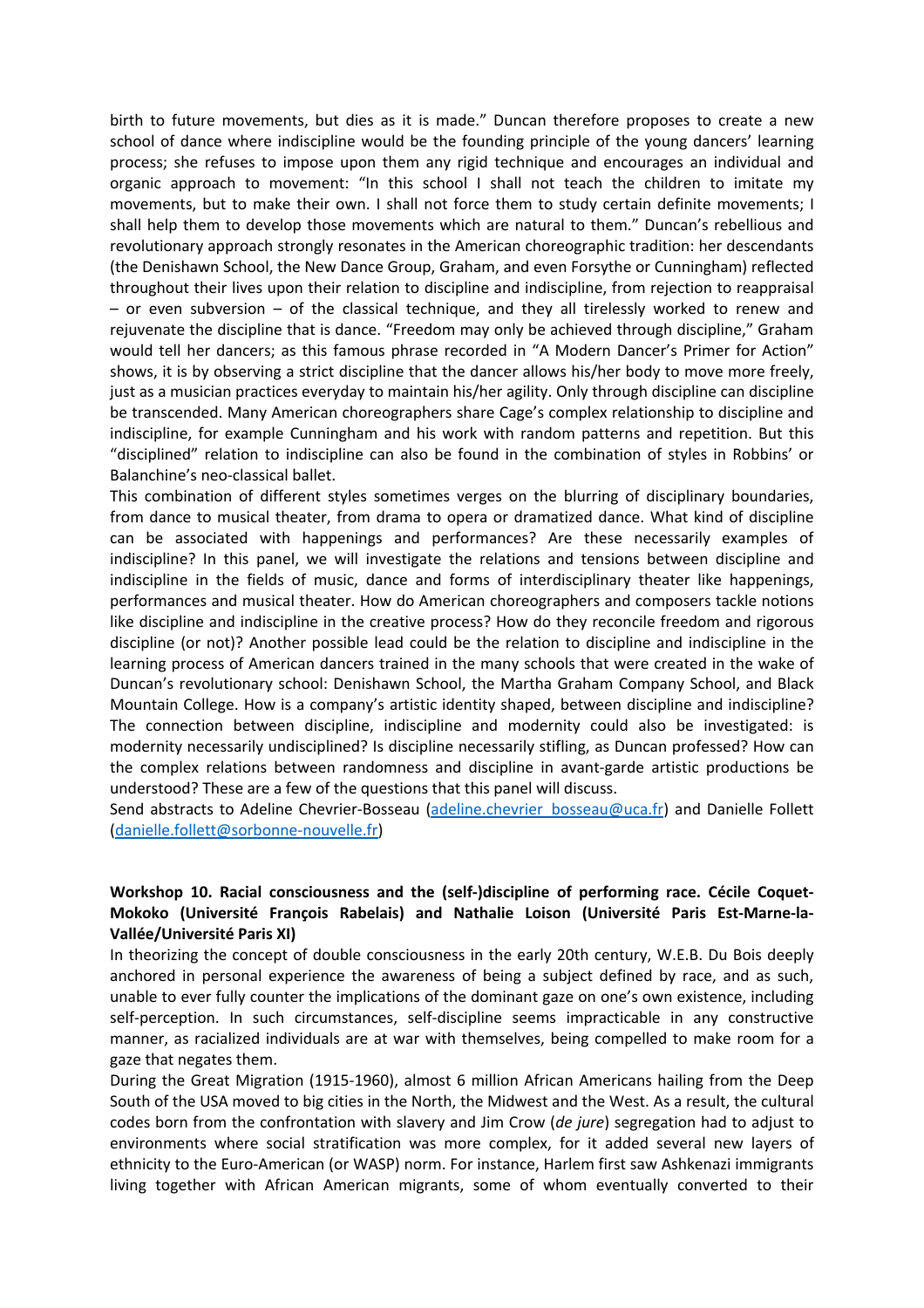neighbors' religion before the latter left in the 1930s. The cultural movements that called for increased social recognition for African Americans, from Marcus Garvey's UNIA to Noble Drew Ali's Moorish Science Temple to Elijah Muhammad's Nation of Islam, each systematically worked to reverse the racial stigma by elaborating individual strategies of empowerment—such as manufacturing Moorish identity cards, celebrating Black women's beauty, or refusing to be drafted which can be read as so many forms of indiscipline. Yet, in the same breath, these same organizations used coercion to have their members comply with injunctions of respectability, which then paradoxically encouraged a tightened monitoring by the community of individual selfpresentation. This collective control was justified by the awareness of having to fight battles over racial images where the outcome would be entirely dependent on empathy, or lack thereof. Beyond the phenotypical markers dictating the racial labeling of individuals, Blackness also became a matter of performance, in the sense where Judith Butler speaks of gender performance.

The dominant gaze, it seems, still has not disappeared from the various processes of homogenization of racial protest. Today as in the decade of the Civil Rights Movement, earning the right to be respected requires a close individual micromanagement of one's reactions and appearance in the public sphere, while one's speech (i.e., word choice, intonation and voice patterns) may still escape self-discipline in all-Black spaces which remain safe spaces. We may, however, question the persistence of a tendency to monitor acceptable behaviors and censoring unacceptable ones (such as talking White, dating out, being too Black or not Black enough, selling out) in a new millennium when hyper connectedness makes safe spaces increasingly porous.

This workshop aims to use the concept of performance and an intersectional approach to explore explicitly or implicitly normative discourses regulating the (self-)presentation of racialized subjects in various public spaces, as opposed to safe spaces, at various time periods. Presentations may address any time period in U.S. history and may also focus on other racialized groups than African Americans. It welcomes doctoral candidates as well as more experienced scholars.

Send abstracts to Cécile Coquet-Mokoko (cecile.coquet-mokoko@univ-tours.fr) and Nathalie Loison (nloison@hotmail.com)

### **Workshop 11. The pragmatist imagination: moving across or against artistic and scientific disciplines. Hélène Cottet (Université de Lille) and Antonia Rigaud (Université Sorbonne Nouvelle)**

This workshop will confront John Dewey's thought and its influence on both American culture in the  $20<sup>th</sup>$  and 21<sup>st</sup> centuries and our own assumptions as Americanists. It should offer us an opportunity to go over his seminal yet sometimes silent presence in American studies. Calling into question the limits separating traditional fields of expertise, Dewey's thought on pedagogy, esthetics, and politics, deserves further attention, as does his promotion of democracy as an ideal. We seek to bring together scholars in literature, history, the history of ideas and art history, willing to consider the influence of Dewey and pragmatism on the way we structure our disciplines and sometimes move beyond them.

The workshop will be twofold:

One area of inquiry will bear on context and look into the institutions and social circles which shaped Dewey's career. Taking a closer look at a "pragmatist moment" spanning the end of the  $19<sup>th</sup>$  century and beginning of the  $20<sup>th</sup>$ , we shall measure the importance of Dewey's intellectual *milieu.* Intellectuals such as Charles Peirce, William James, Jane Addams, who helped him in the elaboration of his own theories, but also Alain Locke and W.E.B. Du Bois, influenced by pragmatist theories, are certainly of interest in this context. Colleagues, such as Thorstein Veblen and George Herbert Mead (Chicago) or Franz Boas (Columbia), and students, among whom we find the undisciplined figure of Randolph Bourne, also help us understand the institutional contexts Dewey was part of. Taken separately or together, what is the legacy of these intellectuals, what disciplines have they helped to define, how did they question the boundaries of their own fields? Bearing in mind the process of professionalization which the American university was undergoing at that period, we can maybe better understand the innovations taking place in disciplines such as sociology,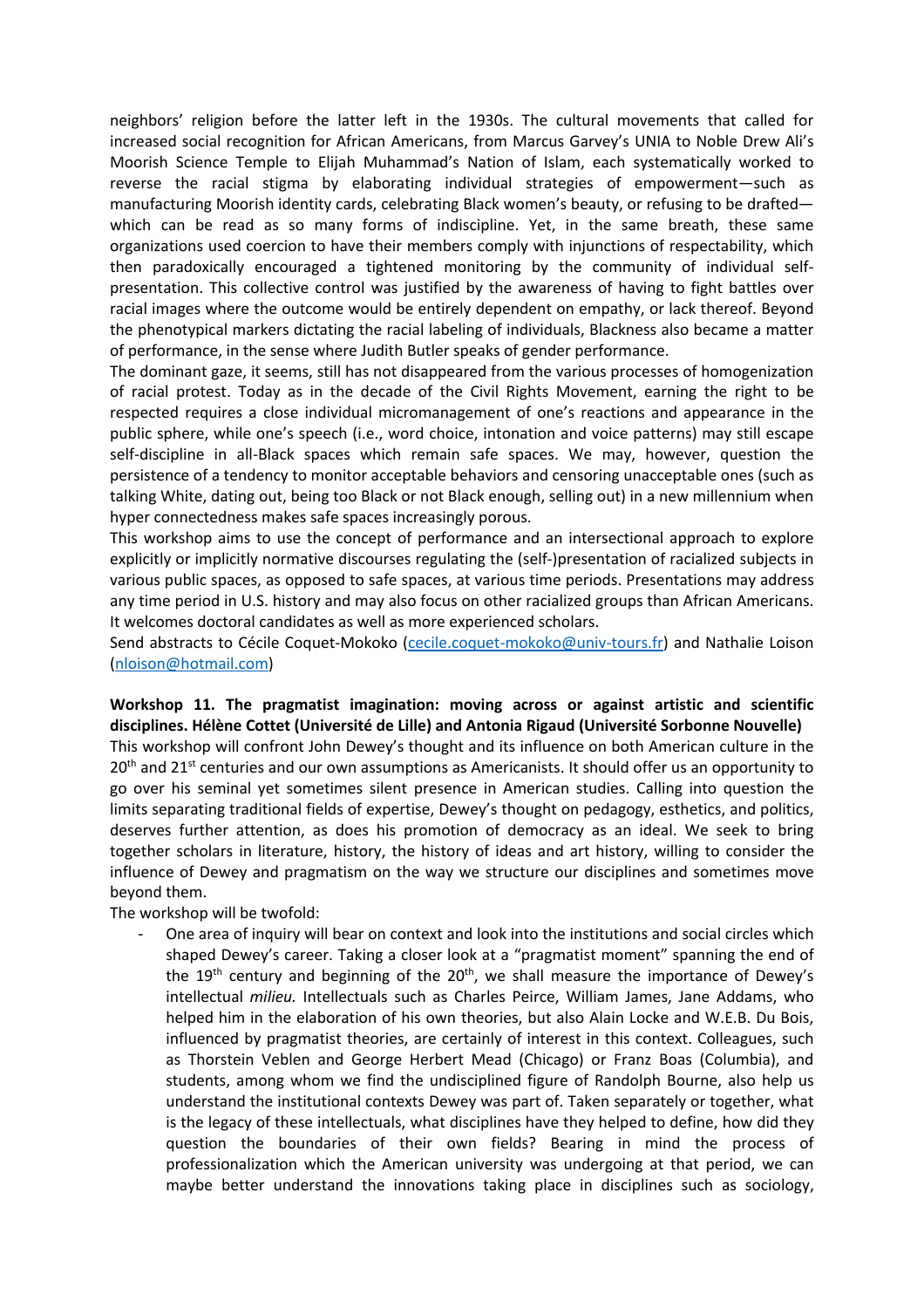anthropology, art history or cultural criticism, or appreciate more fully Dewey's, James's and Peirce's interest in experimental science.

This is also a moment when intellectuals were concerned with a new theory of education, one that makes sense in a "pluriverse" marked by uncertainty and change. The "Laboratory School" in Chicago which made Dewey famous is truly the *experiment* on which a new theory of knowledge can be based. What are the lessons to be drawn from it today – at a time, for instance, when change indeed "intervenes" between one generation and the next?

Do the democratic ideals of such an experiment still speak to us, and can the university accommodate a vision of knowledge as socially constructed? Education, pedagogy, teaching, are controlling concerns to be seen everywhere in Dewey's work, and they might be of relevance to our own methods and assumptions.

Another area of inquiry will concentrate on the ways in which the pragmatist imagination has informed and defined a specifically American aesthetic, from the  $20<sup>th</sup>$  century onwards. Dewey was an important figure for modernist poets, especially authors associated to *The Dial* such as William Carlos Williams or Marianne Moore. His crucial presence can also be found behind the major pedagogical and artistic experiment that was Black Mountain College. Black Mountain College inaugurated an aesthetic tradition, upheld by names such as John Cage and Merce Cunningham, Robert Rauschenberg and Charles Olson, and which this workshop can examine anew. Looking beyond Black Mountain, we can question more generally the importance of the pragmatist imagination in American art: how has creativity been redefined in the wake of pragmatism? Has the pragmatist aesthetic changed over the course of the century?

Dewey's insistence on the notion of process has authorized new dialogues between the arts. In *Art and Experience* Dewey wrote: "It is no linguistic accident that 'building,' 'construction,' 'work,' designate both a process and its finished product. Without the meaning of the verb that of the noun remains blank". How do the notions of process and experimentation resonate with American art? *Art and Experience* has had a central role in constructing an aesthetic of performance which can be reconsidered here, especially in relation to the field of performance studies.

Finally, the pragmatist imagination invites us to think about the politics of art. Defining the real as that which is constantly rediscovered, pragmatism suggests that art can involve a democratic and collective experience. How did his notion of democracy influence American art and how relevant is it today?

Possible topics of discussion are:

- The intellectuals who were part of a "pragmatist moment". From within (or without) which disciplines — how did they collaborate — what is their common denominator?
- The pragmatists in relation to their own "disciples".
- Chicago as intellectual breeding ground during the Progressive Era  $-$  the new disciplines that the city may have fostered.
- Dewey's influence on theories of education and the links between his theory of knowledge and our teaching methods. The idea of a "laboratory" school.
- Dewey's democratic ideal now and then. The dialogue we can establish between Dewey's philosophy and that of African-American thinkers such as Du Bois, Cornel West or Fred Moten.
- Dewey's legacy in the arts ( $20^{th}$ - $21^{st}$  centuries).
- The influence of the "New Pedagogy" on aesthetics; how art schools such as Black Mountain College, The New School for Social Research, the California Institute of the Arts, have helped structure an American aesthetic. More generally, the relationship between pragmatism and institutions of learning.
- Politics and art, the relationship between art and democracy.
- The notions of art and experience at work in literature and the arts.
- The notion of experimentation.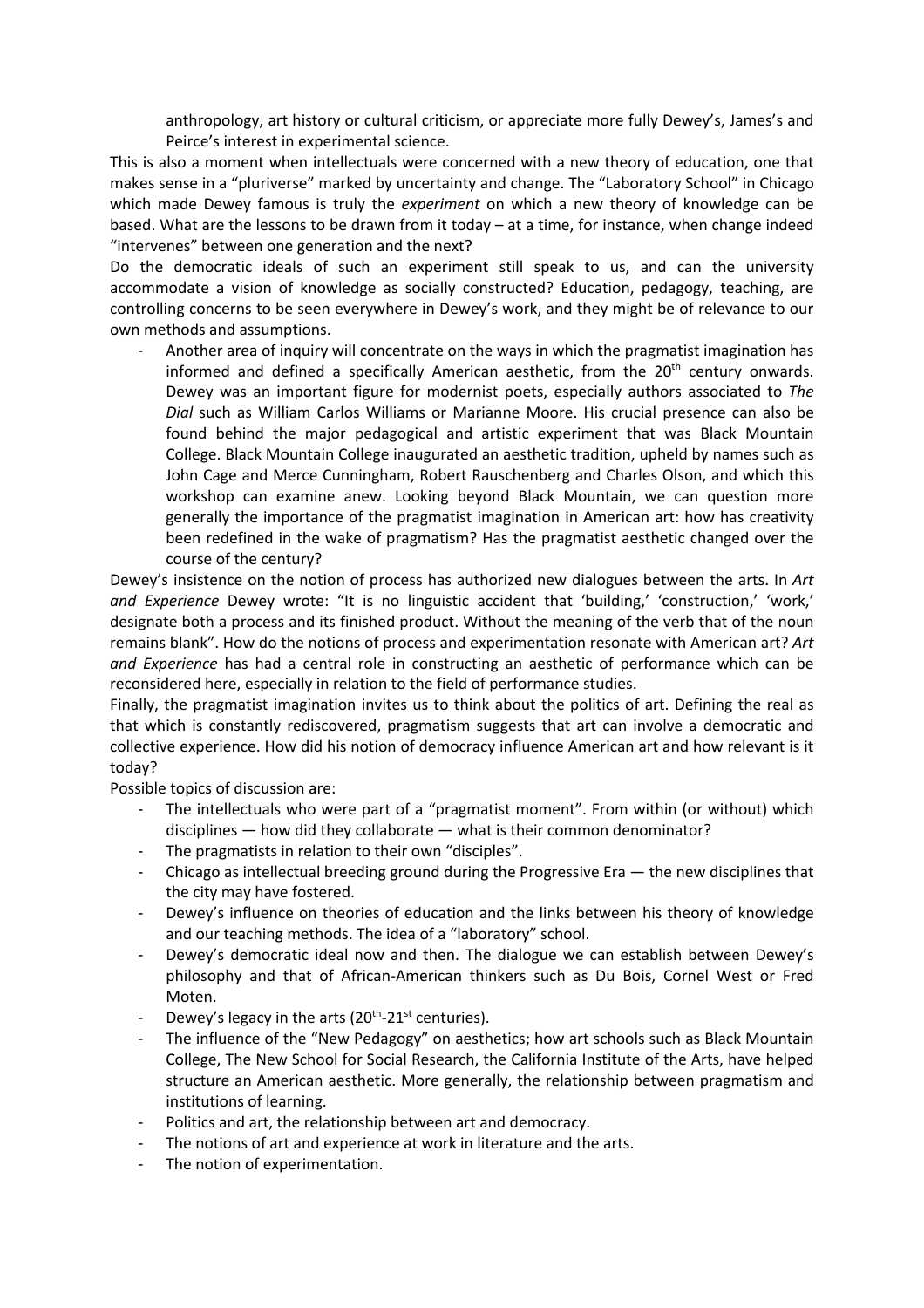Send abstracts to Hélène Cottet (helene.cottet@univ-lille.fr) and Antonia Rigaud (antonia.rigaud@sorbonne-nouvelle.fr)

# **Workshop 12. Ideological Discipline and Indisciplined Parties: Political Parties and the Challenge of Polarization. François Vergniolle de Chantal (Université Paris Diderot) and Alix Meyer (Université de Bourgogne)**

If the US pioneered the creation of modern political parties – classically defined by E.E. Schattschneider (1942) as "an organized attempt to get control of the government" –, their national politics is merely based on the coexistence of two electoral machines lacking the means of enforcing party discipline among their members. Since the 1970s democratizing reforms of the nomination process, the American political market has been perceived as largely dominated by individuals vying for electoral success during the primary cycle to become their parties' nominee. To survive electorally, candidates rely on party labels merely to be easily identified by voters. Such a configuration, analyzed by Nelson Polsby as early as 1983, prevents any party discipline since political entrepreneurs of all stripes keep the upper hand.

Does the current state of American politics reflect this theoretical vision of an omnipresent lack of party discipline?

Over the past few decades, polarization has been on the rise (McCarty, 2006; Nivola & Brady, 2006; Abramowitz, 2010). This shift, triggered by the southern realignment in favor of the Republican Party, paved the way for an ideological sorting of both political parties. Thus, polarization makes it increasingly more difficult for congressional parties to reach across the aisle and also prevents collaboration between Congress and the Presidency. Few lawmakers are ready to go along with the opposite party. Congressional roll-call votes perfectly capture this rise of party discipline.

How may one account for this change in party behaviors? More specifically, who is in charge of party discipline nowadays? Political parties themselves seem to be too weak to perform that function. The Speaker, as the institutional embodiment of the majority party's will in the House of Representatives, should be in a position to have his/her decisions respected. But the forced resignation of Speaker John Boehner in 2015 after a radical minority of his Caucus contested his leadership clearly shows that this is not the case. If the Freedom Caucus successfully defeated the Party Establishment, isn't it proof that party discipline is lacking? How else to understand the successful Trump onslaught on a GOP that was initially hostile to his ideas and his candidacy? The argument made in *The Party Decides* (Cohen, Karol *et al*., 2008) seems rather weakened, at least as far as nominations are concerned.

Beyond these contemporary debates, this panel also aims at questioning party discipline – or the lack thereof – in American history. In many ways, the current situation bears similarities with past periods. Party cleavages and rising polarization echo the Gilded Age. Partisan and ideological maneuvers in the judicial nomination process are reminiscent of Taney's Justiceship. All while the rather indisciplined President proudly displayed the portrait of Andrew Jackson in the Oval Office.

American political parties have always been largely unable to create a collective coherence and have been easily captured by individuals or social movements (Scholzman, 2015) who wanted to further their own goals. The parties' structural weaknesses pave the way for a whole series of para-party organizations and groups gravitating around them with various degrees of independence. For instance, as far as campaign finance is concerned, PACs and Super-PACs are in competition with political parties, which are unable to control the financing of their candidates and thus impose a form of discipline. Advocacy groups, networks and associations of all kinds (NAACP, NRA, NARAL etc.) are illustrative of this point. These organizations are so deeply anchored in the electoral arena that it is now useful to conceive of them as para-partisan groups. It is often through their actions that a form of partisan or ideological discipline is enforced from the outside, thus making up for the lack of coordination from parties.

Organizers welcome proposals for this panel that address the sources and evolutions of party discipline across American history.

References: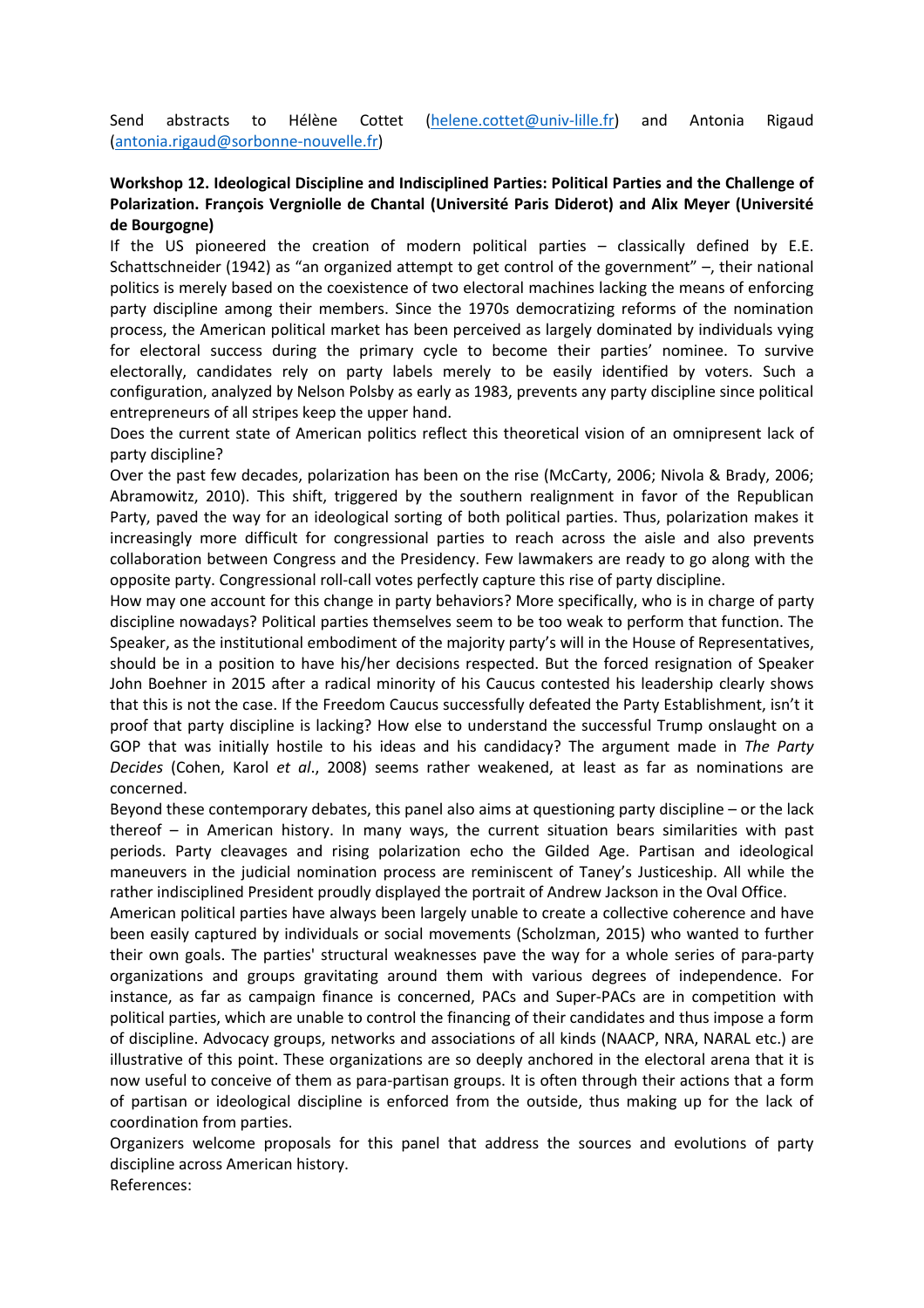- Abramowitz, Alan I. 2010. *The Disappearing Center: Engaged Citizens, Polarization, and American Democracy*. Yale University Press.
- Cohen, Marty, éd. 2008. *The party decides: presidential nominations before and after reform*. Chicago studies in American politics. Chicago: University of Chicago Press.
- McCarty, Nolan M. 2006. *Polarized America: the dance of ideology and unequal riches*. The Walras-Pareto lectures. Cambridge, Mass: MIT Press.
- Nivola, Pietro S., et David W. Brady. 2006. *Red And Blue Nation?: Characteristics And Causes of America's Polarized Politics*. Illustrated edition. Brookings Institution Press.
- Polsby, Nelson, 1983, *Consequences of Party Reform*, Berkeley, IGS Press.
- Schattschneider, E. E. 1942. *Party government*. American government in action series. New York: Farrar and Rinehart.
- Schlozman, Daniel. 2015. *When movements anchor parties: electoral alignments in American history*. Princeton studies in American politics : historical, international, and comparative perspectives. Princeton: Princeton University Press.

Send abstracts to François Vergniolle de Chantal (fdechantal@univ-paris-diderot.fr) and Alix Meyer (alix.meyer@u-bourgogne.fr)

# **Workshop 13. At the crossroads of discipline and indiscipline: American autobiography. Laure de Nervaux-Gavoty (Université Paris-Est Créteil) and Delphine Louis-Dimitrov (Institut Catholique de Paris)**

In "Self-Reliance", Emerson exhorts his contemporaries to free themselves from the fetters of other people's judgment and to remain faithful to their true selves: "No law can be sacred to me but that of my nature." Emerson's injunction to nonconformism and indiscipline strikingly echoes the very principles of autobiographical writing: staging a subject at odds with the conventions of his time, this genre appears in many ways as an inherently unruly act which strives to define new configurations of self through constantly renewed literary forms. Discipline, however, has always been integral to it too, from the budding expressions of the genre on the New Continent to its more modern developments. A complex dialectic movement weaving together discipline and indiscipline thus seems to be at the basis of American autobiography.

Life writing is first and foremost a discipline, a self-imposed constraint meant to contribute to one's self-improvement. For the Puritans, it entails a set of writing rules that go hand in hand with a rule of life. Thus, their diaries, autobiographies and captivity narratives meticulously relate a spiritual journey and assess the narrator's improvement and failures. As an instrument of meditation, confession and prayer, Puritan introspection – as in the archetypal narrative of Mary Rowlandson – is also a discipline in the original sense of the word: it is a form of punishment, of pain, and of asceticism meant to instruct and spiritually educate the author as well as the reader. Likewise, in Benjamin Franklin's autobiography, self-improvement, which results from a strict moral discipline, is central to the self-made man's life-course and is set forth as an example to the reader. In a radically different way, the principles of Puritan autobiography also underlie confessional poetry: while giving voice to one's suffering, this genre enacts a self-imposed therapeutic and cathartic discipline that is offered to the reader as an example and testimony. The task of the writer is then to impose a formal structure on an intractable material that will not be disciplined.

As a liberating form, autobiography is also a mode of dissidence, contestation and resistance consisting in both the refusal of an external discipline and the definition of a freely chosen writing discipline. *Walden* is thus the literary counterpart of Thoreau's dissident withdrawal into the woods, expressing the refusal of the social discipline weighing on citizens; meanwhile, it advocates and strives to put into practice a principle of transparency that other writers are called on to follow: "I, on my side, require of every writer, first or last, a simple and sincere account of his own life." The articulation of dissident and resisting indiscipline with the definition of a literary discipline is even more flagrant in slave narratives, where the denunciation of slavery is achieved by taking up well-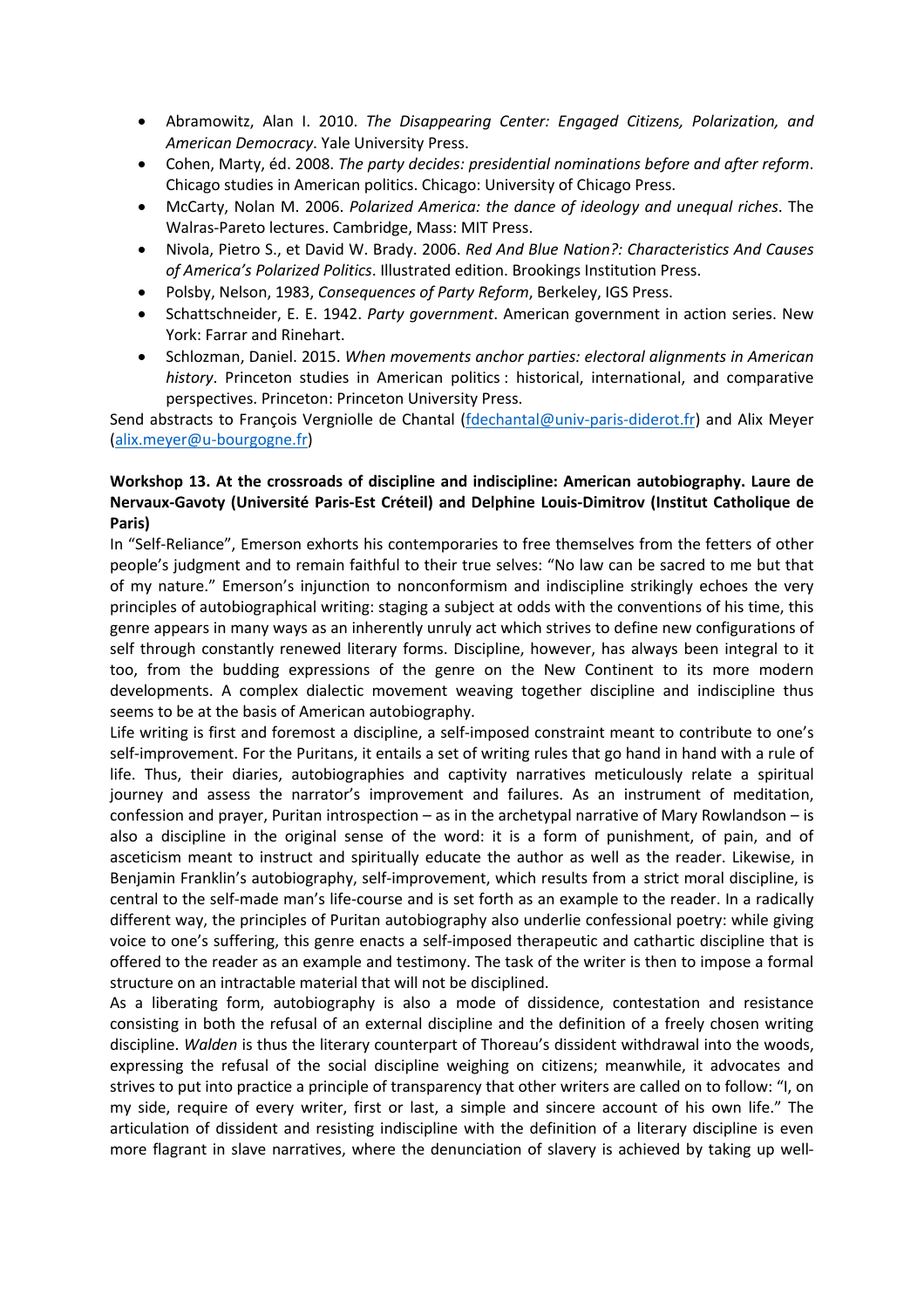established literary conventions and following a formal discipline that paradoxically participates in the emancipatory force of this literary genre.

This dialectic movement between discipline and indiscipline runs throughout the formal experiments of  $XX<sup>th</sup>$  century autobiographies, especially the works of Henry Adams, the modernists – HD, Gertrude Stein, Mina Loy – and their followers – Joe Brainard, Lyn Hejinian, Alice Notley or Theresa Hak Kyung Cha to name but a few. Their attempts to render the elusive movements of consciousness as well as the opacity of a plural self give rise to a dazzling array of formal innovations which, while they do away with the rules of the autobiographical genre such as chronological unfolding, the claim to authenticity and the rejection of fiction, or the identity of narrative and authorial voices, nonetheless follow other self-imposed, generic or formal, principles.

Send abstracts to Laure de Nervaux-Gavoty (denervaux@u-pec.fr) and Delphine Louis-Dimitrov (d.louisdimitrov@icp.fr)

### **Workshop 14. Screen resistance: rogue cinema and the art of indiscipline. Emmanuelle Delanoë-Brun (Université Paris Diderot) and Delphine Letort (Université du Maine)**

Hollywood classic cinema was long governed by conventions whose terms were set out in the Hays Code in 1934. Still, the strict regulation acted as an incentive as much as a deterrent, as numerous directors circumvented the list of dos and don'ts to question their underlying ideologies or to address topics banned from the screen. The prohibitions of the Hays Code expressed concern that certain types of films may be detrimental to the moral sense of the nation. Yet, to Michel Foucault, the power of film was of a different nature, one defined as "a mode of action that does not act directly and immediately on others, but which acts on their own action" (Michel Foucault, "Le sujet et le pouvoir" (reproduced in *Dits et écrits II*, 1976-1988, Paris, Gallimard, 2001, 1041-1062)). Cinema is therefore believed to help discipline bodies and ideas by promoting cultural hegemony.

This workshop will focus on deconstructing such tenets by analyzing films that challenge cultural hegemony and its heteronormative models. We will study independent films as well as the works of directors who try to subvert the system from within, undermining the expectations of censorship or questioning dominant values from the margins. Drawing inspiration from Rick Altman's writings, we wish to reflect on the notion of film genre in order to highlight the spaces of subversion within genres, such as film noir for example; or more broadly, we wish to examine and question the negotiations between the mainstream and its margins, that have recently agitated even the world of blockbusters. Finally, we want to analyze the production strategies of directors (women, minorities) who aim to express singular experiences on screen from the margins of mainstream Hollywood. The place of actors and actresses in this cinema will also be considered as a central element of an undisciplined aesthetic, which explores improvisation as a source of creation.

Send abstracts to Emmanuelle Delanoë-Brun (delanoee@univ-paris-diderot.fr) and Delphine Letort (Delphine.Letort@univ-lemans.fr)

## **Workshop 15. Representing slavery: at the crossroads of art and history. Anne-Claire Faucquez (Université Paris 8) and Androula Michael (Université Jules Verne Picardie)**

Writing, spreading and teaching the history of slavery have become more necessary than ever. Faced with the rise of racial tensions in the United States, with this hatred fed by ignorance, it seems obvious that this story must be exposed to the greatest number. After the advent of social history in the 1960s-1970s, which suggested to rewrite the history of slavery from the point of view of the slaves themselves, rendering their "agency" and moving them away from their status as victims, the last two decades have seen the emergence of an international conscience on the duty of memory that took the form of many events opening the issue to the public domain: the establishment of commemorative dates (the day of March 25 celebrating the *International Day of Remembrance of the Victims of Slavery and the Transatlantic Slave Trade*), the erection of monuments and memorials (the *Ark of Return* or the *Permanent Memorial at the United Nations in the Honor of the Victims of Slavery and the Transatlantic Slave Trade* in New York), or the opening of museums such as the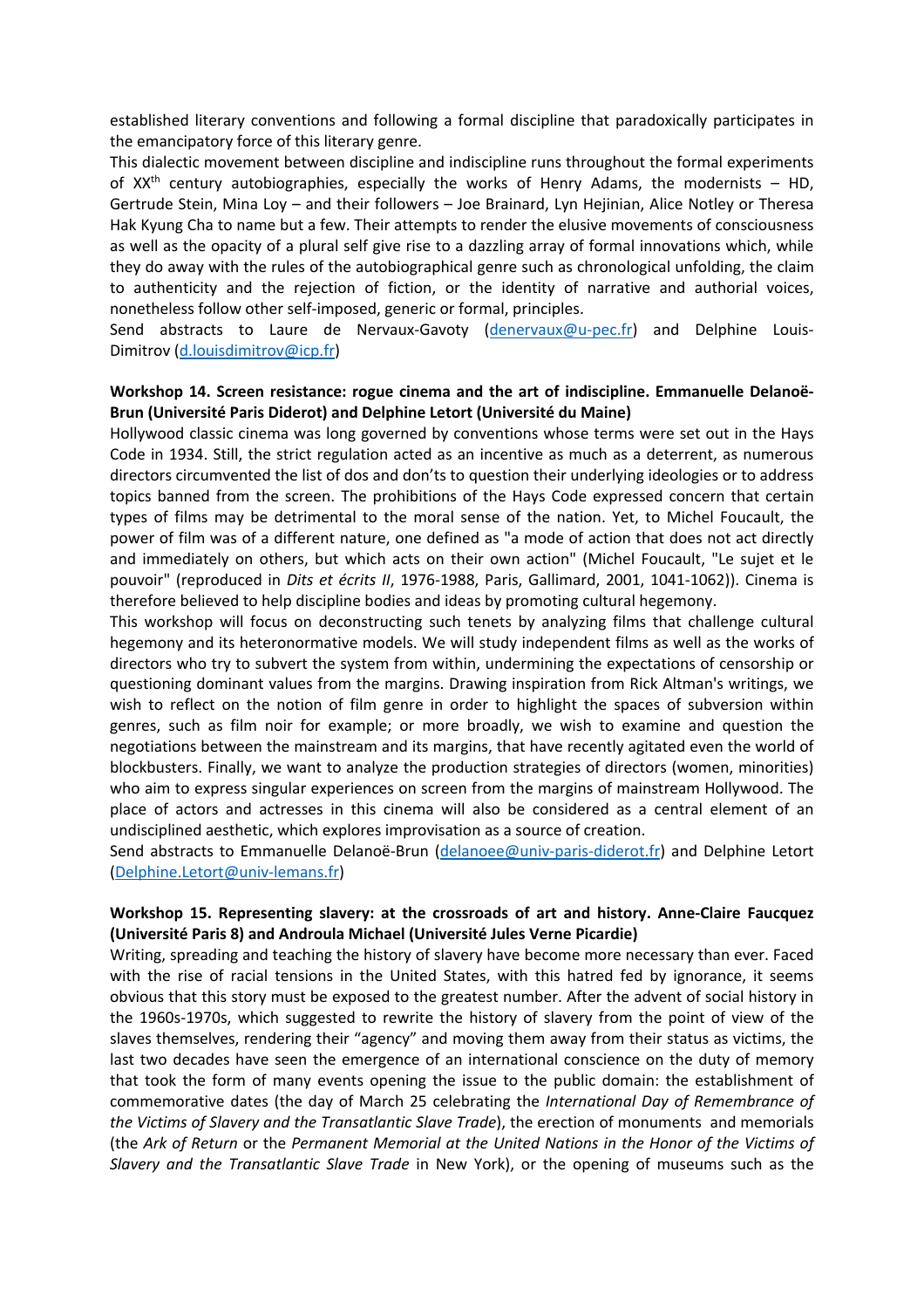*National Museum of African American History and Culture* in Washington, D.C. or the *Legacy Museum: From Enslavement to Mass Incarceration* in Montgomery, Alabama.

This craze for commemoration and the memory of slavery has led to the creation of a profusion of representations through the visual arts and literature. We can think of writers Toni Morrison (*Beloved*, 1982, *Mercy*, 2008), or more recently Colson Whitehead (*The Underground Railroad*, 2018), visual artists like Kara Walker (*Narratives of a Negress*, 2003), or Tom Sachs (*Barbie Slave Ship*, 2013), directors like Steve McQueen *(12 Years a Slave*, 2013), Lee Daniels (*The Butler*, 2013) or Quentin Tarantino (*Django Unchained*, 2012), the dancer-choreographer Rhodnie Désir, and his *Bow't project trail* or the jazzman Archie Shepp.

In this workshop, we would like to take into account the diversity of these artistic forms (fictions, sculptures, installations, performances, drawings, paintings, photographs, films, television series, dance and theater) and to question their roles in the transmission of the history of the slave trade, slavery and abolition in the Americas. By reflecting on the relationship between history (*Histoire*) and story (*history*), we could explore how artists and writers get their inspiration from the historical material (archives, collected objects etc.) to interrogate the past; or conversely, the way in which historians resort to art to interrogate the silences of history differently.

These representations of the history of the slave trade, slavery and abolition have long fed the American imaginary, conveying myths that are sometimes far removed from the historical truth but which have remained tenacious and have come to forge the collective memory of the country. How do memory and history complement each other in the construction of American identity? How do the United States try to overcome this traumatic past? Can art have a cathartic dimension in accepting the past? What role can these artistic forms play in the writing of memory?

It is this reflection that we would like to conduct by bringing together Americanists specialized in different disciplines (historians, anthropologists, ethnologists, historians of ideas, art historians, specialists of literature, film and theater studies or visual arts). By gathering a multiplicity of artistic productions from various origins, forms and eras (from the Antebellum South, up to the recent controversy on Confederate monuments, through the Jim Crow South, and the period of the Civil Rights), portraying the slave trade, slavery and abolition but also conversely, stigmatizing the African-American population (in the *Minstrel Shows* for example), we would like at first, to reflect on the relationship between art and history, and then to open up these questions to the place of the "extradisciplinarity" or "interdisciplinarity" in our Americanist studies.

BIBLIOGRAPHY

- ARAUJO, Ana Lucia, ed., *Politics of Memory : Making Slavery Visible in the Public Space*, New York, Routledge, 2012.
- BERNIER, Celeste-Marie, Judie Newman, *Public Art, Memorials and Atlantic Slavery,*  Routledge Taylor and Francis Group, London and New York, 2009.
- HAEHNEL, Birgit, Melanie Ulz, *Slavery in Art and Literature: Approaches to Trauma, Memory and Visuality,* Berlin, Frank & Timme, 2009.
- MCDOWELL, Deborah, Arnold Rampersad, eds, *Slavery and the Literary Imagination*. Baltimore, Johns Hopkins University Press, 1989.
- WOOD, Marcus, *The Horrible Gift of Freedom: Atlantic Slavery and the Representation of Emancipation,* Race in the Atlantic World 1700-1900, University of Georgia Press, 2010.
- WOOD, Marcus, *Black Milk: Imagining Slavery in the Visual Cultures of Brazil and America,* Oxford University Press, Oxford, 2013.

Send abstracts to Anne-Claire Faucquez (acfaucquez@gmail.com) and Androula Mickael (androula.michael@u-picardie.fr)

## **Workshop 16. The In-Discipline of Poetics. Theoretical Resilience and Practical Authority. Yves Gardes (Université Paris Dauphine)**

Because it resists many attempts at definitional elucidation, poetics is an open and unstable discipline which harbors intimate processes of recovering authority. Resilient to the adversity of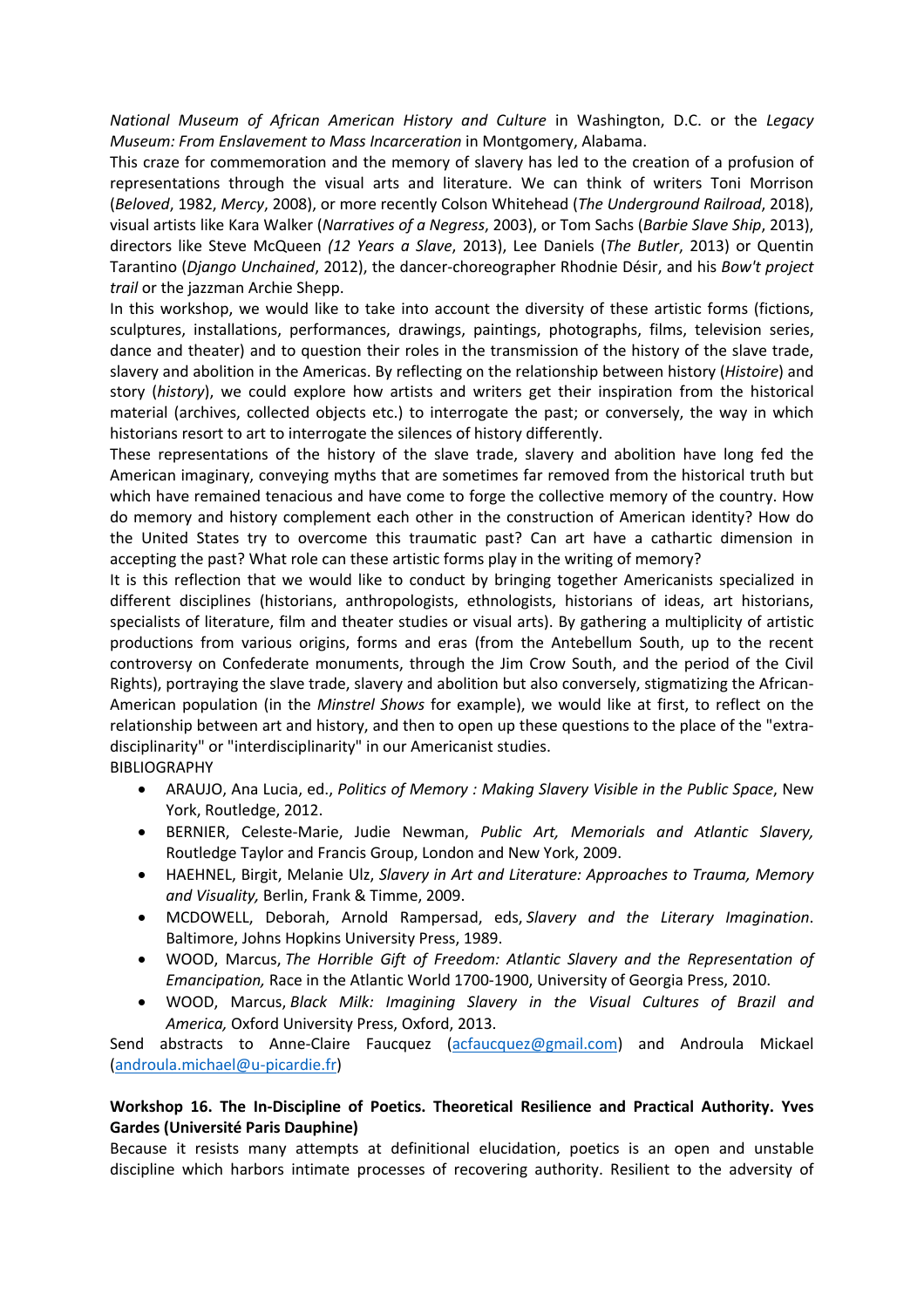ordinary language, poetic expression allows Emerson, for example, to triumph over the tautological impasse of philosophy. In his essay "The Poet" (1844), he even states the following: "Language is fossil poetry. As a limestone of the continent consists of infinite masses of the shells of animalcules, so language is made up of images, or tropes, which now, in their secondary use, have long ceased to remind us of their poetic origin." Moreover, adding that "every word was once a poem," Emerson sees poetry as the origin of a language which, just as the soil is made up of different fossil strata, is formed by the superposition of different tropes and images. This analogy between language and fossils allows us to consider normative language as a dying mode of expression, emptied out of its vital poetic spirit. Emerson's phrase however seems paradoxical, for his observation suggests that the remembering of the poetical survives the depoetizing of language – that the depoetized nevertheless shows signs of a poetic past. Beyond Emerson, what is at stake here is a form of theoretical resilience which encourages us to question the very nature of poetics. Does it only consist of images and tropes, whose growing usage throughout history reduces the metaphoric reach to finally absorb them into ordinary language? Does it mean that poetics cannot be permanently defined, for it seems doomed to leave – or even to deny – its defining traits and to reformulate them untiringly? Or does poetics on the contrary most steadily ground itself in this constant instability, which could be seen as the foundation of its resilience?

If poetics is seen as resilient to the adversity of ordinary language, its mode of expression can be seen as an intimate process of recovering authority, and as political indiscipline. Is resorting to poetic expression then consequential to some conscious commitment or does it precisely originate in the unconscious desire to oppose prevailing authority? Does poetic expression precede the construction of a new authorial discourse as it favors personal insurrection, or does it form the very textual space where new authority may unfold? In any case, isn't there a paradox in defeating dominant authority and founding a more personal form of it, whether temporary, or, on the contrary, atemporal? To answer these questions, this panel, not limiting itself to works of poetry, will welcome papers on the discipline of poetics and the different features of its theoratical resilience, as well as on the indiscipline of poetics and the different processes of recovering political authority, as well as on the indiscipline of poetics and the different processes of recovering political authority. Send abstracts to Yves Gardes (yves.gardes@gmail.com)

### **Workshop 17. Foucault, discipline and the U.S. penal and carceral history. Simon Grivet (Université de Lille) and Yohann Le Moigne (Université d'Angers)**

Michel Foucault maintained a close relationship with the United States. Invited to deliver a seminar at the University of Buffalo (New York) in 1970, he had regular stays, especially in California, from 1975 to the time of his death in 1984. This period corresponded to the publication in French of *Discipline and Punish* (quickly translated in English), a book which brought forward the appealing but somewhat mysterious rise of "discipline" to explain the western predominance of prison in the western economy of punishment from the  $19<sup>th</sup>$  century on<sup>1</sup>. To the question "Why prison?", he offered answers which allowed a radical reconsideration of the question of social control. The choice of prison resulted from a will to render the State's control invisible. For Foucault, the goal was to "unveil and analyze how the various disciplinary devices communicated, devices whose aim it was to generalize the punitive function in the social sphere"<sup>2</sup>. In this perspective, one of the principal functions of prison is to "create delinquency" and impose the figure of the delinquent as a countermodel so as to justify a larger control of populations<sup>3</sup>. However, prison as theorized in the 19<sup>th</sup> century was not meant to exclude deviants. To the contrary it was contemplated as a tool to

 $1$  The book was published by Gallimard in 1975, then translated in English by A. Sheridan and published by Vintage in 1977.

<sup>2</sup> Jean-François Bert, « 'Ce qui résiste, c'est la prison.' Surveiller et punir, de Michel Foucault », *Revue du MAUSS*, 2012/2 (n°40), p. 161-172

<sup>3</sup> Frédéric Gros, « Foucault et 'la société punitive' », *Pouvoirs*, vol. 135, Issue 4, 2010, pp. 5-14.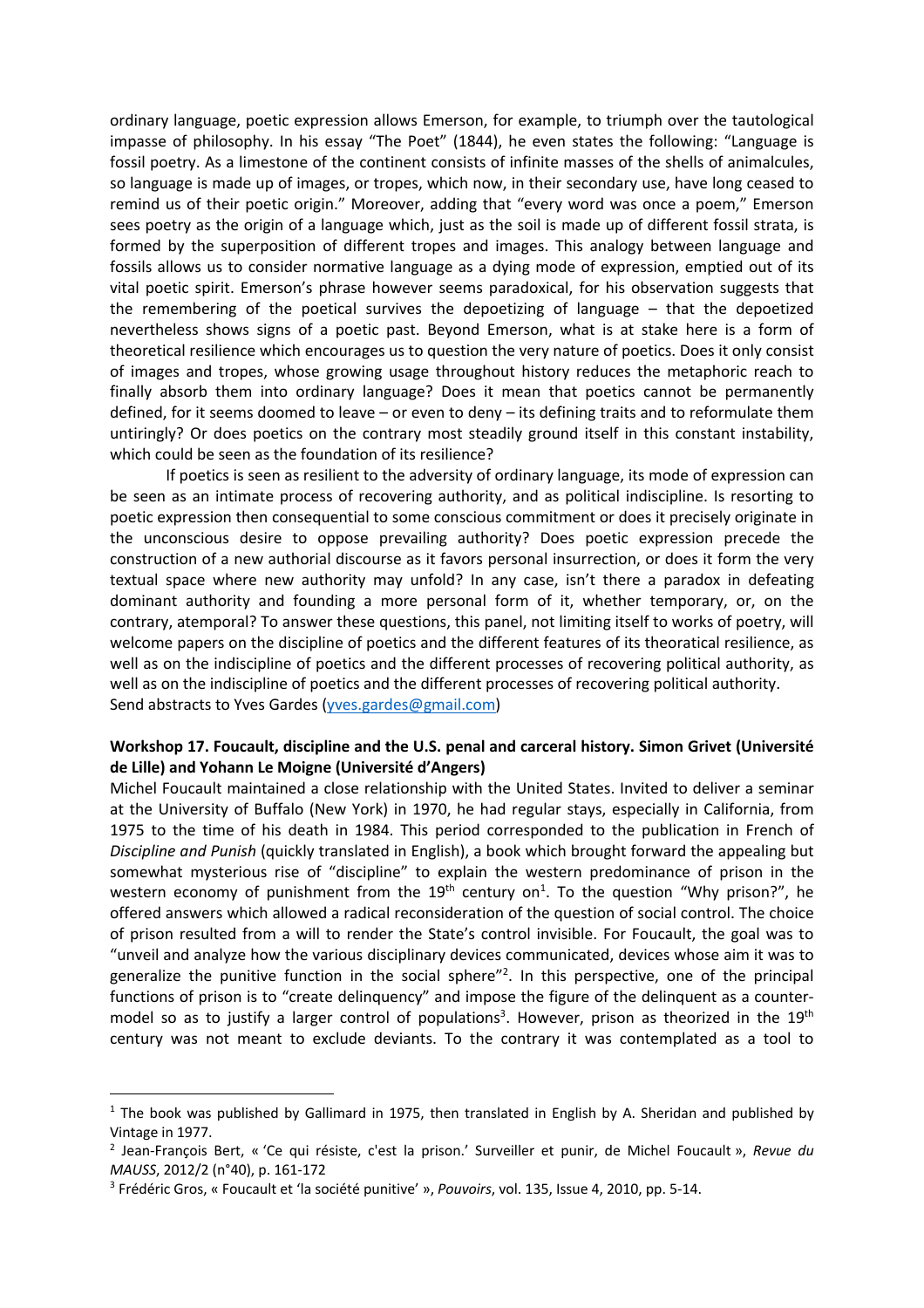rationalize behaviors: transforming individuals by restoring the inmate's morality according to the dominant social order.

Foucault's book was published at a time of intense mobilization for prisoners' emancipation (San Quentin, the Attica riot in the U.S., several mutinies in France supported by the creation of the Prison Information Group, etc.), a context which also informed the publication of several important historical works on the same topic by scholars such as David J. Rothman or Michael Ignatieff<sup>4</sup>.

Since that time, Foucault's theories about discipline have never ceased to be used, discussed and debated by social scientists working on the U.S. justice and prison systems<sup>5</sup>. Foucault now belongs to the same mandatory canon when studying crime and punishment together with Marx, Durkheim or Weber<sup>6</sup>.

Meanwhile, the U.S. carceral system underwent major transformations with the development of a prison industrial complex characterized by the emergence of private actors supposedly offering more efficient services to relieve the State of some of the costs of mass incarceration. After the publication of Michelle Alexander's *The New Jim Crow* in 2010, several other works confirmed that mass incarceration was disproportionally affecting minorities (mainly African Americans and Latinos)<sup>7</sup>.

Almost half a century after *Discipline and Punish*, this panel would like to question the pertinence of Foucault's vision of discipline to analyze and explain justice and prison in the United States, from both a historical and contemporary perspective.

We will welcome contributions in history, American studies, sociology, geography or anthropology which offer a critical dialogue between research on the U.S. justice and carceral system, and Michel Foucault's work.

The following questions are of special interest to us:

- Does Foucault's thesis of the rise of discipline still make sense today to explain the birth of the prison in the antebellum United States?
- How can we update Foucault's ideas in the wake of some of the evolutions impacting the U.S. judicial and carceral system since the 1970s such as mass incarceration or the continuing use of the death penalty?
- Can we compare the project of transforming individuals defended by  $19<sup>th</sup>$  century prison advocates to today's practice of mass incarceration? Does the goal remain to transform inmates' behavior in order to curb recidivism or is it to definitely marginalize some categories while making comfortable profits?
- *Discipline and punish* questioned the necessity and the inexorability of incarceration as a punishment and a corrective tool. How does American society fare when it comes to elaborate alternative means of incarceration and more generally which criticism(s) of prison can we find in the U.S.?

 <sup>4</sup> David J. Rothman, *The Discovery of the Asylum, Social Order and Disorder in the New Republic*, [1st., Boston, Little, 1971, 376 p. ; Michael Ignatieff, *A just measure of pain: the penitentiary in the Industrial Revolution, 1750-1850*, Columbia University Press morningside ed., New York, Columbia University Press, 1980, 257 p. Rothman wrote a critical yet admirative review of *Discipline and Punish* for the *New York Times* in February 1978.

<sup>5</sup> See for instance Michael Meranze, *Laboratories of virtue: punishment, revolution, and authority in Philadelphia, 1760-1835*, Chapel Hill, The University of North Carolina Press, 1996, 338 p.

<sup>6</sup> David Garland, *Punishment and Modern Society: A Study in Social Theory*, Chicago, University of Chicago Press, 1990, 312 p.

<sup>7</sup> Michelle Alexander, *The New Jim Crow: Mass Incarceration in the Age of Colorblindness*, The New Press, 2010, 312 p. ; Heather Ann Thompson, "Why Mass Incarceration Matters: Rethinking Crisis, Decline, and

Transformation in Postwar American History", *Journal of American History*, Volume 97, Issue 3, 2010, Pages 703–734; John Pfaff, Locked in: the True Causes of Mass Incarceration and How to Achieve Real Reform, Basic Books, 2017, 320 p.; James Forman Jr, *Locking up Our Own: Crime and Punishmen in Black America*, Farrar, Straus and Giroux, 2017, 320 p.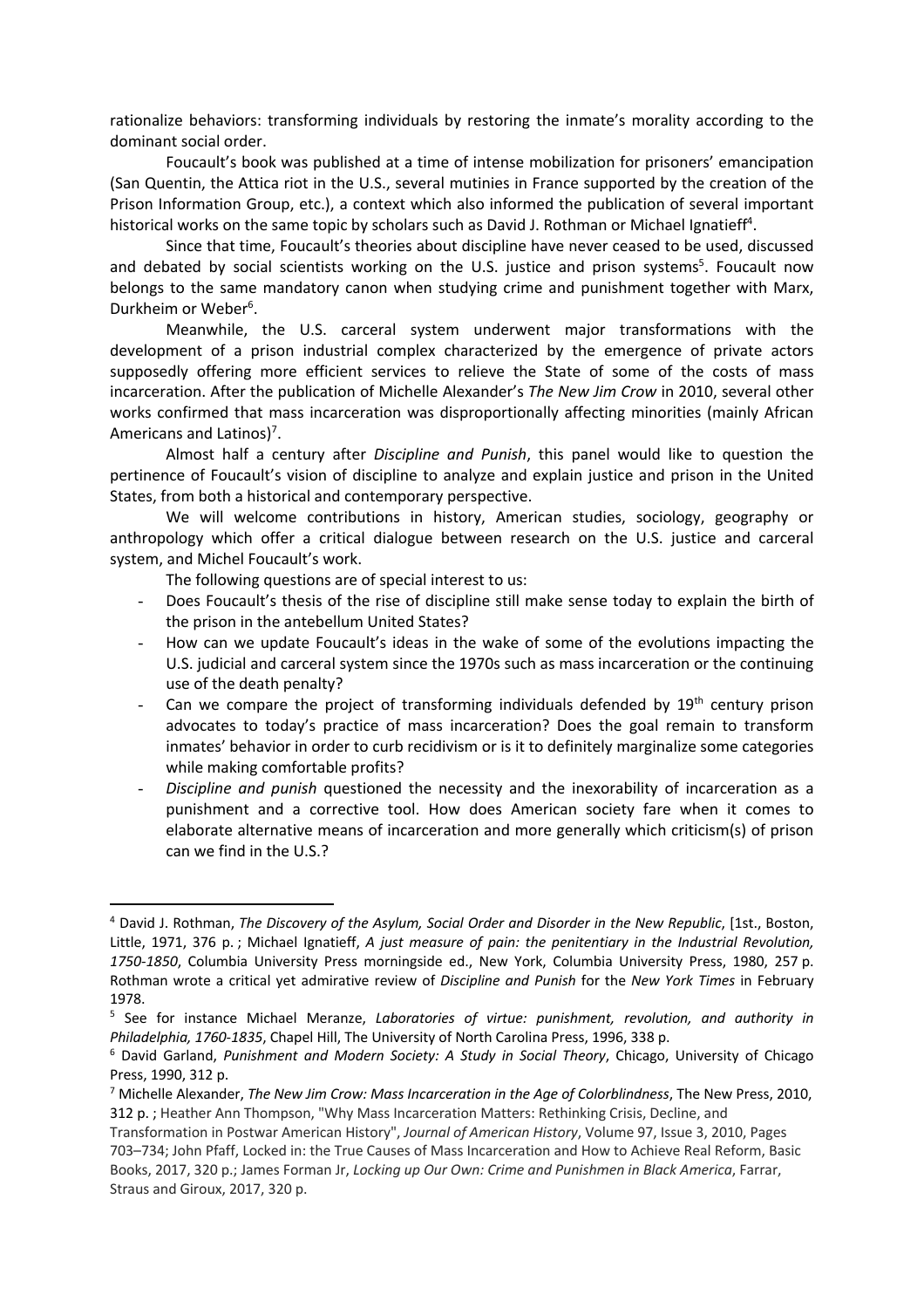Finally, we would also be interested in proposals analyzing prison as a place of political awareness and resistance to power (from George Jackson's letters at the end of the 1960s<sup>8</sup> to the strikes launched in many American prisons in August 2018) or as an object to question the dominant social and racial order.

Send abstracts to Simon Grivet (simon.grivet@univ-lille.fr) and Yohann Le Moigne (yohann.lemoigne@univ-angers.fr)

# **Workshop 18. Michel Foucault's legacy: towards an understanding of disciplinary processes and undisciplined epistemologies in the US. Aurélie Godet (Université Paris Diderot) and Élodie Grossi (Université Paris Diderot)**

Though Foucault's work never focused on the United States and was to a certain extent "antidisciplinary" (Megill 1987), it has been used by historians, political scientists, and sociologists since the 1990s to analyze a variety of disciplinary processes in the United States. This panel will highlight the many ways in which research on US institutions can benefit from Foucault's theoretical insights. Plantations, asylums, hospitals, prisons, schools (many of which today follow military rules and Skinnerian communication models based on stimulus and response), immigration detention centers, the family, the workplace, as well as everyday "rituals of power" (e.g., surveillance and random drug testing in the workplace, sexuality) will be considered in both their historical evolution and contemporary forms (Foucault's goal, after all, was to produce a "history of present times").

Concurrently, issues of indiscipline and resistance will be analyzed. In the first volume of his seminal *History of Sexuality* (1976), Foucault discussed the various ways in which mechanisms of social, political and even personal resistance to power can emerge (p. 125). Keeping this in mind, our call for papers invites contributions on all forms of social or political resistance in the United States, from social movements to identity politics (LGBTQ, African Americans, Latinx, Native Americans, women's rights, etc.). We especially welcome contributions that draw upon empirical studies (through ethnography, participant observations, social history, etc.) and use Foucault's theoretical framework to sustain their arguments. The idea would be to synthesize Foucault, Gramsci and more recent discussions of "agency" in order to produce a balanced description of power relations inside US institutions.

Right after giving a series of lectures at U.C. Berkeley in the late 1970s, Michel Foucault gained considerable popularity in U.S. liberal circles. His texts were studied and read by proponents of African American Studies and Women's Studies departments that started to spring up on various American campuses in the 1970s and 1980s (Boxer 2001; Caroline Rolland Diamond 2012). Consequently, we also welcome any contribution that deals with the rise (and future) of these critical (and "undisciplined") epistemologies in the United States in connection to Michel Foucault's works and approaches.

References

- Foucault, Michel. *Histoire de la sexualité, Tome 1, La Volonté de Savoir*. Paris: Gallimard, 1976.
- Boxer, Marilyn. "'Women's Studies' aux États-Unis : trente ans de succès et de contestation." *Clio. Histoire' femmes et sociétés* 13 (2001): 211-238.
- Megill, Allan. "The Reception of Foucault by Historians." *Journal of the History of Ideas* Vol. 48, No. 1 (Jan.-Mar. 1987): 117-141.
- Rolland-Diamond, Caroline. "Sociohistoire des *Black Studies Departments*." *IdeAs* 2 (Summer 2012). Accessed September 2, 2018. URL: http://journals.openedition.org/ideas/266

Send abstracts to Aurélie Godet (augodet@yahoo.com) and Élodie Grossi (grossi.elodie@wanadoo.fr)

 <sup>8</sup> George Jackson, *Soledad Brother. The Prison Letters of George Jackson*, Lawrence Hill Books, 1994, 339 p.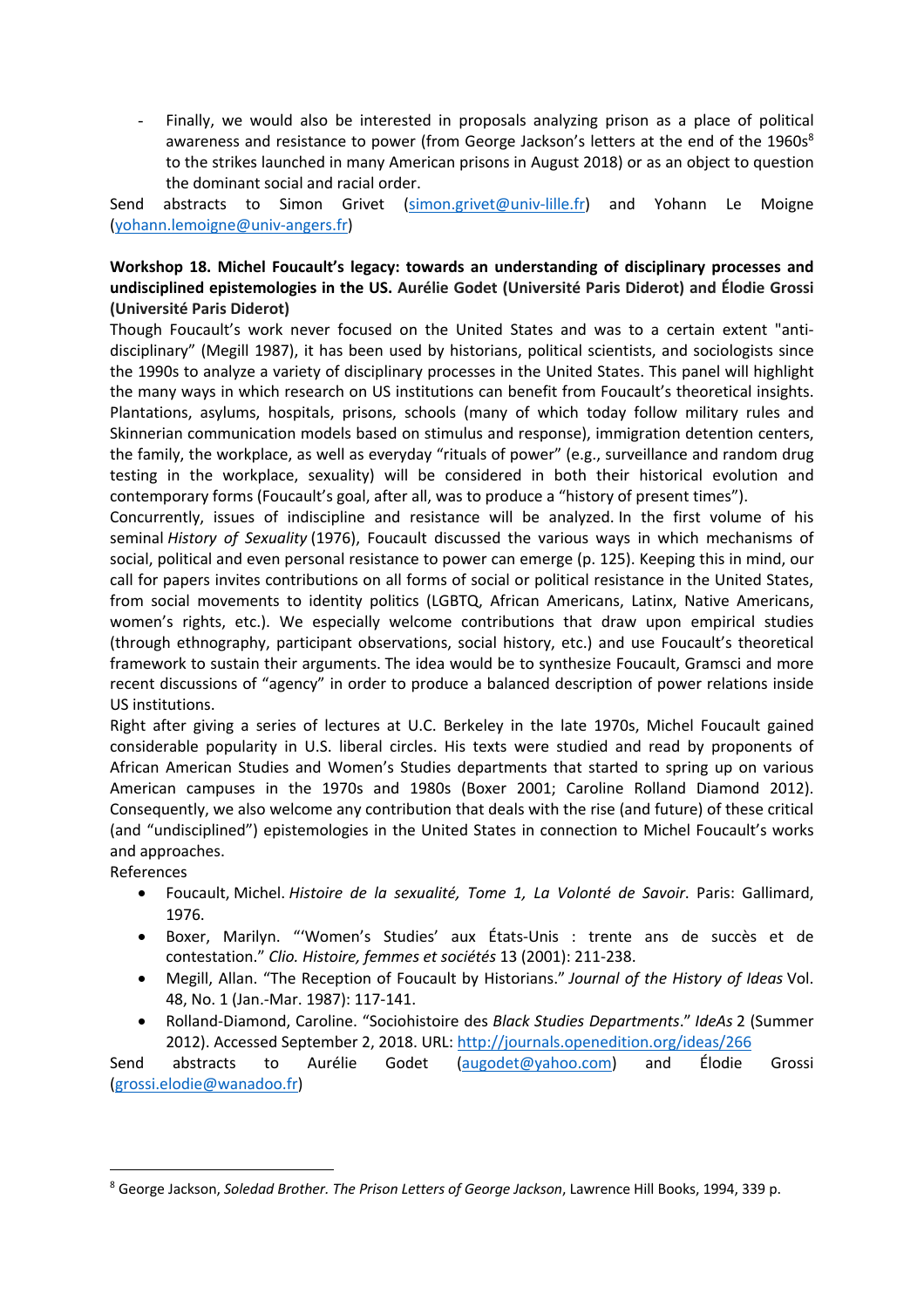### **Workshop 19. LGBTQ+ Workshop "The Discipline and Indiscipline of Bodies". Anthony Castet (Université de Tours) and Georges-Claude Guilbert (Université du Havre)**

At the end of the nineteenth century and during the first two thirds of the twentieth century, religious, political and medical forces often found themselves objectively allied in a moral crusade that sought to establish an immutable sexual order by disciplining bodies through the affirmation of heterosexuality as the only valid and beneficial orientation, by reinforcing gender roles and by promoting a repressive model that confines sexual intercourse to the sphere of conjugal embrace and punishes sodomy, adultery and fornication.

Women were considered only in their role as mothers and wives and could not resort to contraception or abortion. Controlling the sexual behavior of LGBTQ+ Americans was enforced at the expense of their dignity and of respect for their freedoms. The passing of the *Sexual Psychopath Laws* (1937-1967) further blackened the brand of their infamy and promoted feelings of guilt and shame by persuading them that their sexual orientation was a perversion. They were confined in psychiatric institutions, where they underwent "treatments" with often irreversible consequences (castration, hysterectomy, lobotomy, electroconvulsive therapy, self-disgust cures, untested drugs). Morris Ploscowe (*Sex and the Law*, 1951) took a strong stand against the excesses of the sexual and moral panic that LGBTQ+ Americans were the collateral victims of: "These individuals are nuisances for the most part. They create **scandal** and **annoyance**, but they are not a serious danger to the women and children of a community" (203). Their refusal to conform to the norm that had been assigned to them led to systematic discrimination and even persecution, which ended up opening the way to an insurrectional struggle against their oppressors.

Feminist and LGBTQ+ movements have never ceased to develop, taking various forms over the decades, ranging from the legendary Stonewall rioters (1969) to today's assimilationists who only want equal rights (marriage, adoption, MAP/gestational surrogacy), but also including sub-political mobilization strategies, Act Up's epic struggles in the 1980s and 1990s, and the uncompromising speeches of Hal Offen (1977): "Our rights are ours because we exist—we must demand them and fight for them—not work for them **with a promise to behave** ". The LGBTQ+ movement is striving, as best it can, to represent a very diverse community and to present multiple demands through an intersectional approach, including the right to refuse to discipline bodies. The personal/private is political.

In the  $21<sup>st</sup>$  century, despite unquestionable progress made in gender equality and LGBTQ+ equality, Donald Trump's accession to power has brought with it threats to existing freedoms in the fields of abortion (*Roe v. Wade*, 1973) and marriage for same-sex couples (*Obergefell v. Hodges*, 2015). These threats are triggering protests against the misogyny, sexual assaults and harassment suffered by many women (#MeToo). Trump has significantly restricted access of transgender people to the military; "transitions" are discouraged and bans have been passed to restrict the access of their variously transformed bodies to certain places (*bathroom wars*). Despite its being a ruling with limited scope, the Supreme Court ruled in favor of the pastry chef who refused to make a wedding cake for a gay couple (*Masterpiece Cakeshop*) due to his religious beliefs. Might other initiatives in the name of "religious freedom" hinder the full equality of LGBTQ+ citizens' rights? To what extent is the America of its turbulent, indisciplined president going through a renewed phase of invisibilisation and regression with regard to LGBTQ+ issues? What discourses and modus operandi have been put in place by those who reject discipline so as to be able to offer a long-term riposte and be heard?

This workshop will explore both the different means some use to discipline bodies and the various ways used by others to assert their indiscipline between 1870 (Karl Westphal, "Contrary Sexual Sensations") and 2018. Some papers will be concerned with historical facts and sociological observations, while others will examine the representation (especially on American television) of this discipline and indiscipline of LGBTQ+ bodies (religious "accommodations", multiple sex partners, unsafe sexual practices, pregnant transmen, etc.). We warmly welcome transnational submissions which, while maintaining a US focus, take a critical look at the treatment of LGBTQ+ people in Chechnya or at Justin Trudeau's apology for the purge of LGBTQ+ state officials in Canada, for example. We will carefully consider proposals for papers on conversion therapies, which also rely on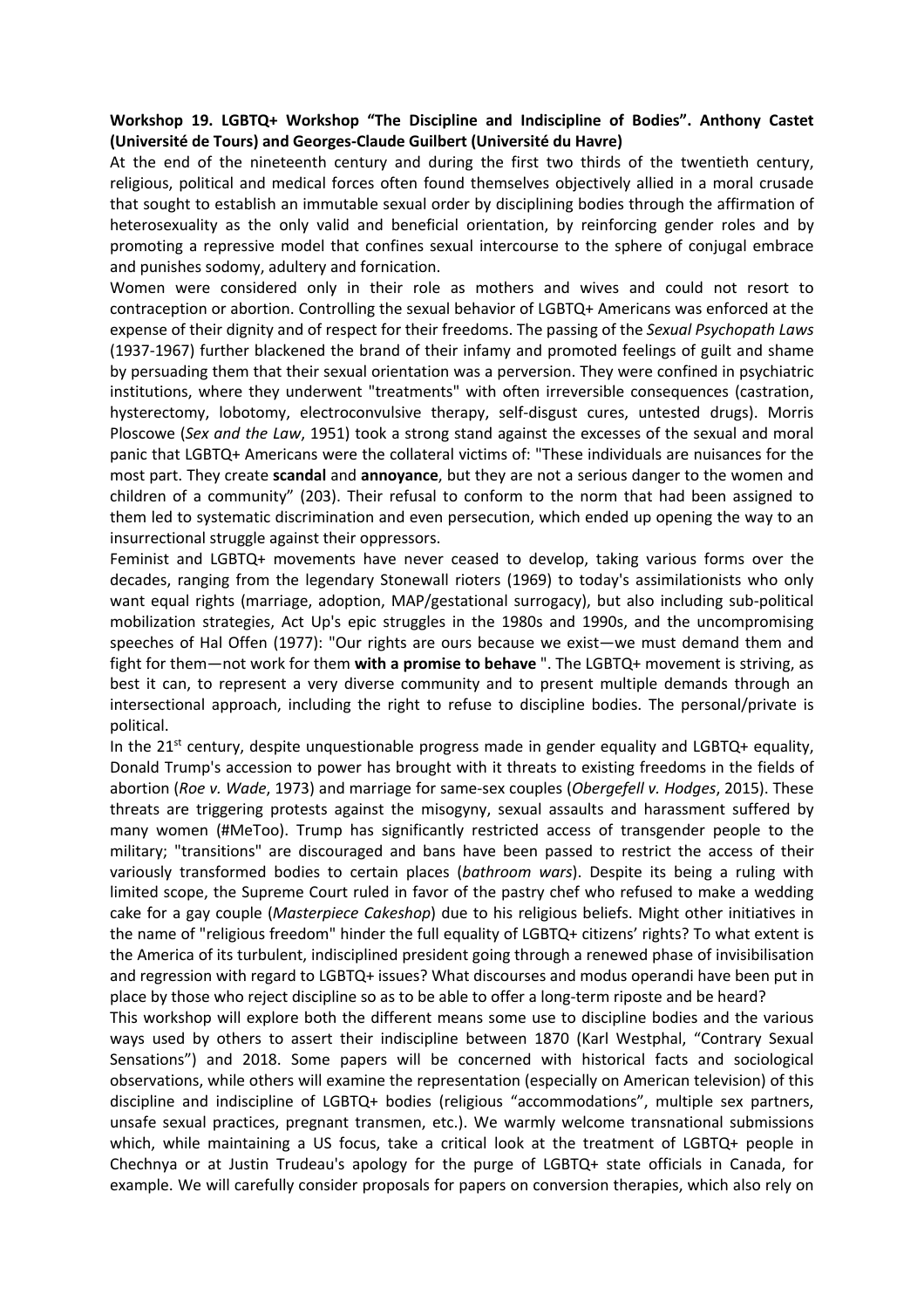America's number one metanarrative, namely gender, which of course depends on the discipline of bodies.

Send abstracts to Anthony Castet (anthony.castet@univ-tours.fr) and Georges-Claude Guilbert (guilbertgc@yahoo.com)

# **Workshop 20. Intermediality, indiscipline and/or new discipline. Isabelle Labrouillère (École Nationale Supérieure d'AudioVisuel) and Anne-Catherine Bascoul (Université de Nice-Sophia Antipolis)**

If transmediality, at the center of Henry Jenkins' analysis, redefined the habits of a spectator "[encouraged] to search for new information and create connections between scattered media contents<sup>[1]</sup>," the theorization of intertextuality and intermediality has for a long time moved the heuristic cursor<sup>[2].</sup> According to Rémy Besson, these two approaches are the first that led researchers to question themselves less on the contents of a strictly circumscribed form of creation, than on what is at stake between the elements which compose it or between the different types of production it can be articulated with  $[3]$ .

More precisely, intermediality, a word used for the first time by Aage Hansen-Löwe in 1983 on the model of intertextuality<sup>[4]</sup> is defined in its broader sense by Werner Wolf as: "any transgression of boundaries between conventionally distinct media of communication such transgression cannot only occur within one work or semiotic complex but also as a consequence of relations or comparisons between different works of semiotic complexes."<sup>[5]</sup>

One of the directions we would like to explore in our workshop will deal with the way intermediality used as a heuristic approach is a means of highlighting the changes in a society according to the discourses it produces and the hierarchy it installs at a precise moment in its history (a hierarchy always possibly undermined) to answer and condition, new reading and viewing regimes.

We may take cinema as an example. From its origins, cinema has been a privileged place for intermediality. Hardly its primitive period at its end, cinema borrowed its stories from literature and theatre, very often referring to writers and playwrights to adapt their works to the audiovisual medium. It is only at the end of the sixties and what David Bordwell theorized as the classical period of Hollywood cinema that the  $7<sup>th</sup>$  art explored new means of expression not "submitted" to narrativity. This is when Stan Brakhage's experimental cinema, documentary films but also the feminist and queer movements (we think of Kate Millett's and Su Friedrich's works, but also, to an entirely different end, Barbara Loden's *Wanda*) appeared. They started to reinvent the cinematic form using the techniques of collage, assembling, narrative discontinuity, as well as performance, happening and the rejection of traditional narrative forms. However, the problems of imitation and crossing boundaries as well as the way these different forms are used as a resistance to the established power (as in the feminist and queer manifesto "Radical Content/Radical Form") are raised.

In parallel to the movement contesting the "all narrative" forms, some mainstream American films continued to revisit the matrix(es) they found inspiration in, to transcend or even cross out the original work (we can think of the ambiguous link between Francis Ford Coppola's *Bram Stoker's Dracula* and Stoker's novel), a film being, in its extreme forms, reminiscent of total art.

 <sup>[1]</sup> Henry Jenkins, *La culture de la convergence*, 23.

<sup>&</sup>lt;sup>[2]</sup> In the sense of a discipline that studies the research processes to explain its rules and that methodologically thinks about this activity.

<sup>[3]</sup> Rémy Besson. « Prolégomènes pour une définition de l'intermédialité à l'époque contemporaine ». 2014. <hal-01012325v2>.

<sup>[4]</sup> « Intermedialität und Inyertextualität: Probleme der correlation von wort – und Bildkunst: Am Beispiel der russischen Moderne ». Wolf Schmid, Wolf-Dieter Stempel, eds. *Dialog der Texte: Hamburger Kolloquium zur Intertextualität*. Wiener Slawistischer Almanach, spec. vol.11. Vienna: Gesellschaft zur Förderung slawistischer Studien, 1983: 291-360.

<sup>[5]</sup> Werner Wolf, "Intermediality Revisited. Reflections on Word and Music Relations in the Context of a General Typology of Intermediality". 2002: 13-34, 17.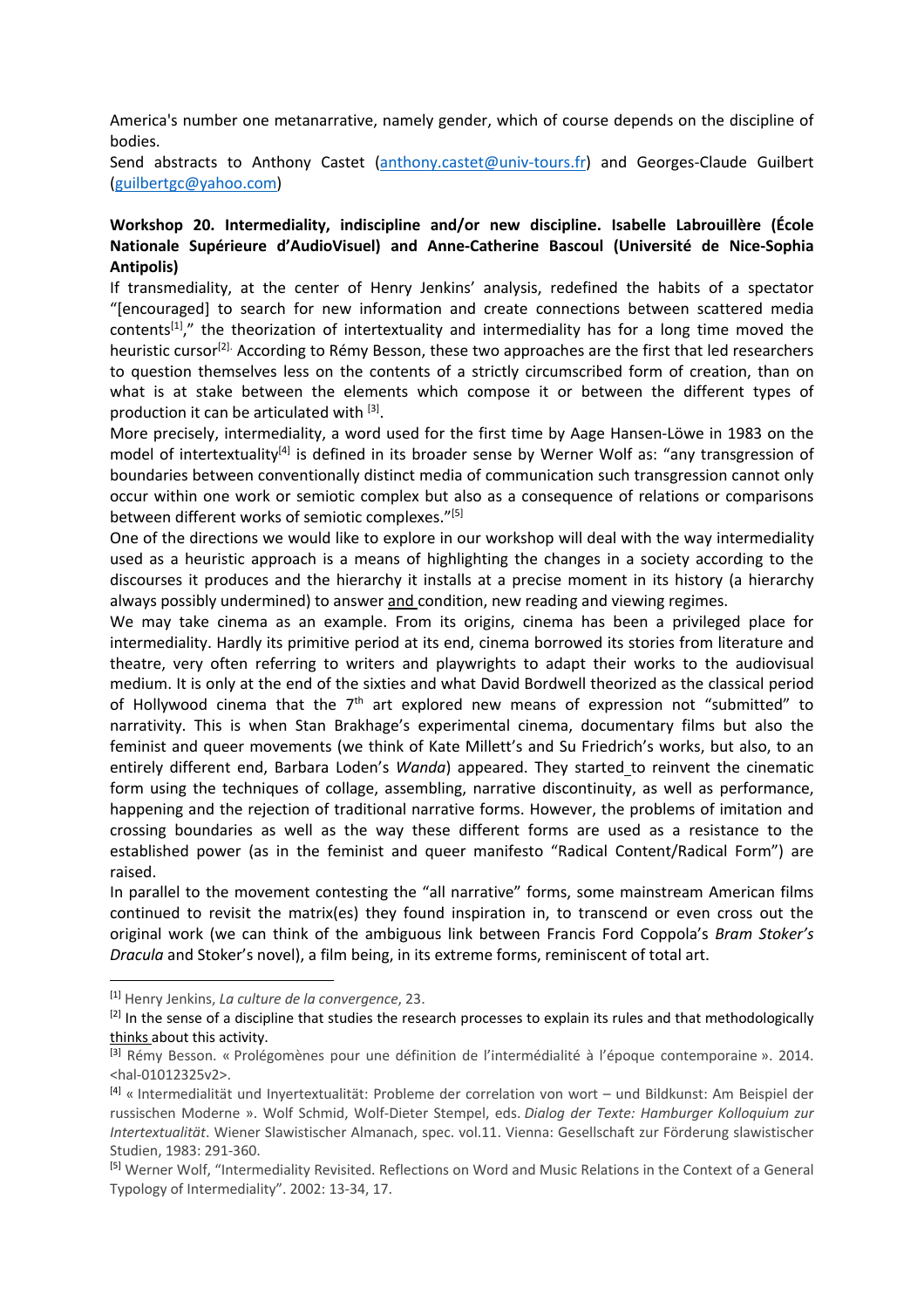This incessant recycling conditioned by the film industry can, as a consequence, lead to a mechanical repetition where cinema is condemned to series, following episodes, prequels and sequels. This specific movement of the mainstream American cinema is thus denounced in films like David Cronenberg's *Maps to the Stars*, the intermedial approach implying, in its process itself, metatextual/metafilmic questionings.

We thus propose, in this workshop, to explore an overview to better situate and question the problems at stake in contemporary intermediality. It is, on the one hand, the intermedial practice itself as a form of discipline that will interest us and, on the other hand, the way these different forms of indiscipline integrated the mainstream culture eventually redefining the relation between the two words together (form/indiscipline) which turned into elements that are less signs of a contest than traces of a culture of convergence.

If the examples we have chosen above pertain to the field of film studies, we will also welcome propositions on other media because it is more intermediality as a hermeneutic process than where its dynamics is used that will interest us. It will be possible to explore and question all the forms of intermediality as they are presented:

- In the musico-literary domain, through the use of musical techniques in a written text (we can think of the numerous versions inspired by Bach's *Goldberg Variations*), or the text being itself at the origin of a musical composition – explicitly or implicitly – or the sound and acoustics being themselves vectors of the musicalization of fiction,

- In ekphrasis which, in our digital media era, can take the form of the fusion of different arts as in Edward Falco's *Classical Landscapes Digital Tales* (2006),

- In photography, whose presence in the body of the text can be a testimony of a socio-historical reality as used by Erskine Caldwell and Margaret Bourke-White in *You Have Seen Their Faces* (1937),

- In reference to television, whatever the form, be it residual as in Don De Lillo's *White Noise* (1985) or Baz Luhrmann's *Romeo + Juliet* (1996) to the contamination of the scheme itself as can be seen in the televised series *Sherlock* (first instalment in 2010),

- And in an image in a general way, from comics to graphic novels, video games and illustrated novels, of which the recent text *Miss Peregrine's Home for Peculiar Children* by Ransom Higgs (2011) is an illustration.

Send abstracts to Isabelle Labrouillère (ilabrouillere@yahoo.fr) and Anne-Catherine Bascoul (annecatherine.bascoul@orange.fr)

### **Workshop 21. Dissident Protest Practices: At the Crossroads or Outside of Disciplines. Guillaume Marche (Université Paris-Est Créteil)**

This panel aims to address the question of how best to examine dissident protest practices and grasp their significance: Should this be done at the crossroads or outside of disciplines? Many a protest movement in American history, whether distant or recent, has taken the path of institutionalized—or at least institutionally recognized—confrontation or negotiation. American studies scholarship has usually treated these research objects by placing itself at the intersection of history, sociology, political science, and sometimes law. But what should be an appropriate epistemological positioning to address the least canonical, least disciplined dimensions of social movement militancy? That is, how are we to grasp activism that aims to undermine social, political, economic, and cultural structures—instead of seeking access or assimilation? Does such activism also destabilize the organization of academic scholarship, or can established disciplines accommodate it?

By necessity, American studies scholars outside the United States study American society from a distance and an oblique angle that could predispose them to decentering academic disciplines. This panel therefore invites participants to consider at once two dimensions of discipline and indiscipline as presented in the conference organizers' call for contributions: academic knowledge and social behavior. Participants are invited to consider the link between the objects and tools of research—the thematic and epistemological aspects of (in)discipline. Do dissident protest practices—ranging from the most classic civil disobedience, to the most tenuous infrapolitics, to the most provocative forms of LGBTQ activism—trouble the codes of accepted collective behavior in public space to the point of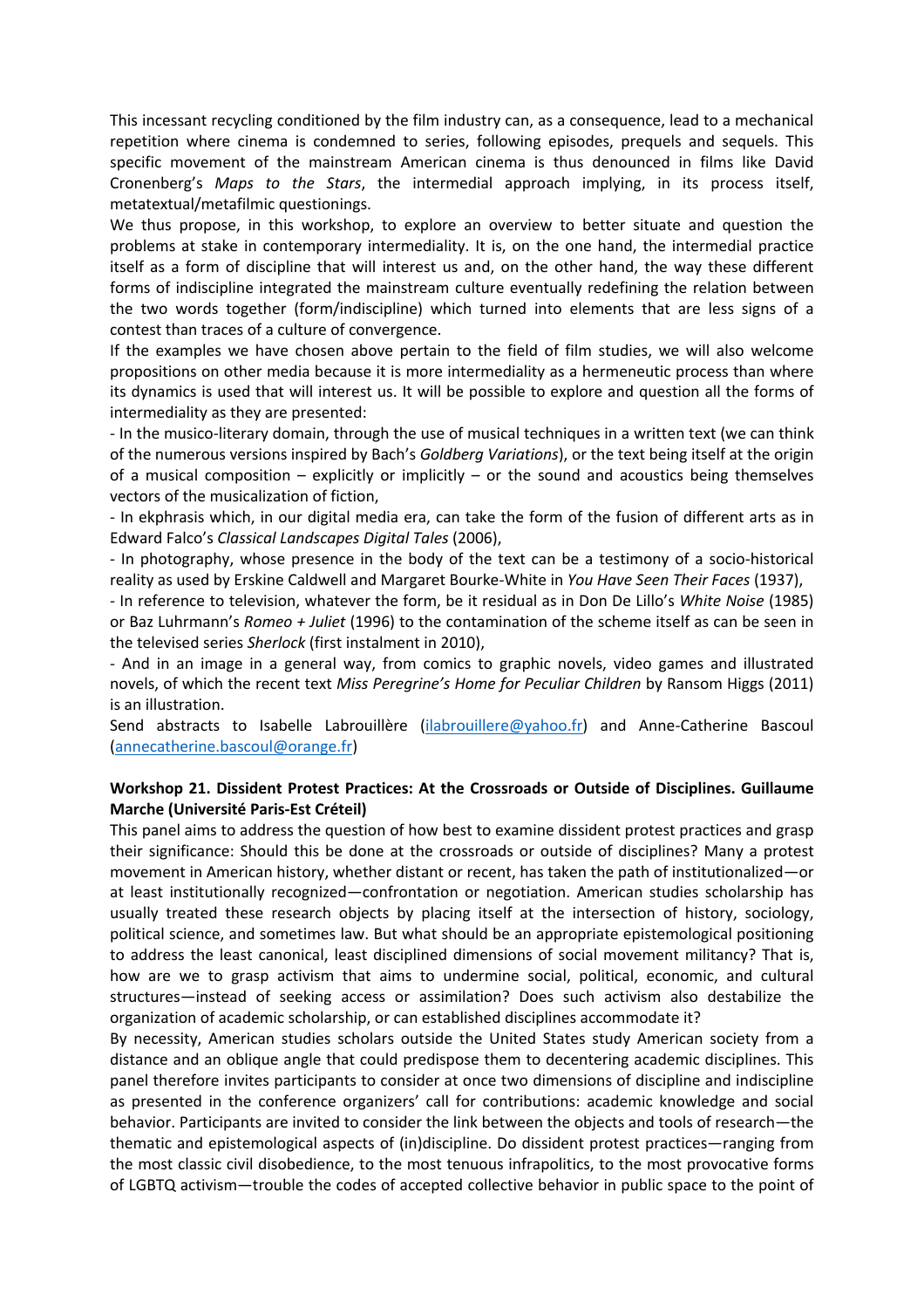disturbing established academic knowledge? Do such forms of dissidence merely resist the norm, or do they convey a creativity that is beyond the confines of conventional disciplinary boundaries?

How is scholarship to address for instance racial minority literatures expressing feminine or LGBTQ subjectivities that are not usually comprised in African American, Native American, or Latinx movement agendas? Are sociology or political science equipped to make sense of the—not necessarily artistic—expressive gesture of writing graffiti or other unauthorized inscriptions on (public- or private-owned) surfaces in public spaces? Is the Tea Party no more than yet another manifestation of conservatism and anti-statism, or does it involve a disruption that history and political science alone cannot allow us to comprehend? While scholars who study Black Lives Matter generally do focus on its intersectional origins, agenda, and strategies, how exactly do they investigate, for example, its politics of iconic imagery? In what cases and to what extent does the intrusion of religion into politics amount to a form of dissidence (be it political or religious) whose implications reach beyond the limits of how social science can deal with either religion or politics? The same can be asked about the intrusion of erotics into politics. These are among the topics that participants are invited to explore, particularly with a focus on the challenge inherent to research based on sometimes "impure" sources.

Send abstracts to Guillaume Marche (gmarche@u-pec.fr)

## **Workshop 22. The Method and the Fury: American theater and American theatricality. Valentine Vasak (Université Paris Sorbonne), Julie Vatain-Corfdir (Université Paris Sorbonne) and Xavier Lemoine (Université Paris Est-Marne-la-Vallée)**

The history of the American stage is far from disciplined. Having emerged in spite of Puritan prejudices against such an "immoral" genre, American theater raised its voice against British rule in the plays of Mercy Otis Warren, split into violent camps around aesthetic rivalries during the Astor Place riots, and literally became the site of national tragedy when the laughter provoked by a whimsically comical line – "You sockdologizing old man-trap!" – was used to muffle John Wilkes Booth's gunshot. In a nation which Tyrone Power was already labelling as a "theatrical race" two centuries ago, and whose public life seems ever more influenced by the codes of spectacular entertainment, political protest appears to be anchored in stage tradition, and vice-versa. Such protest often goes hand in hand with aesthetic boldness, when plays elude or denounce censorship (*The Children's Hour, The Crucible, Corpus Christi*), when anarchist performances bring the stage to the street (Living Theatre, Bread and Puppet Theatre), or when writing subverts language (Ntozake Shange, Suzan-Lori Parks) as well as theatricality (Jack Smith, Richard Foreman, Reza Abdoh). Irreverence and unruliness lie at the core of American theatrical identity.

And yet what could be more disciplined than the chorus line from a musical, or an actor trained in the ways of Strasberg's Method? What could be more civilized than the Broadway audience? What could be more exacting than the heavy 'development process' which presides over contemporary creation? Through a reverse impulse, American stage practices seem always to be setting up selfdiscipline and control as models. The field of performing arts is caught up in critical economic constraints and overseen by a powerful educational and academic system, two factors which may have a normative impact upon the works. The highly demanding physical and vocal training of the American performer is achieved through dedicated programs based on different "schools" of theory and practice, each foregrounding a variety of techniques and idiosyncrasies in keeping with the writings of Stanislavski, Grotowski or Meisner, among others. The writing process itself is often encouraged and guided in ever multiplying 'playwriting programs'*.* However, let us not yield to easy binary categorization: it would be wrong to assume that discipline is always associated with traditional theater, while indiscipline would prevail among freer types of performances. The most innovative companies of the sixties were known for their rigorous military-style training routines. Similarly, the technological sophistication of the Wooster Group or artists such as Andrew Schneider and Robert Wilson calls for pinpoint precision, while immersive theater imposes strict rules upon audiences. Considering the multiplicity of stage practices in the United States, the tension between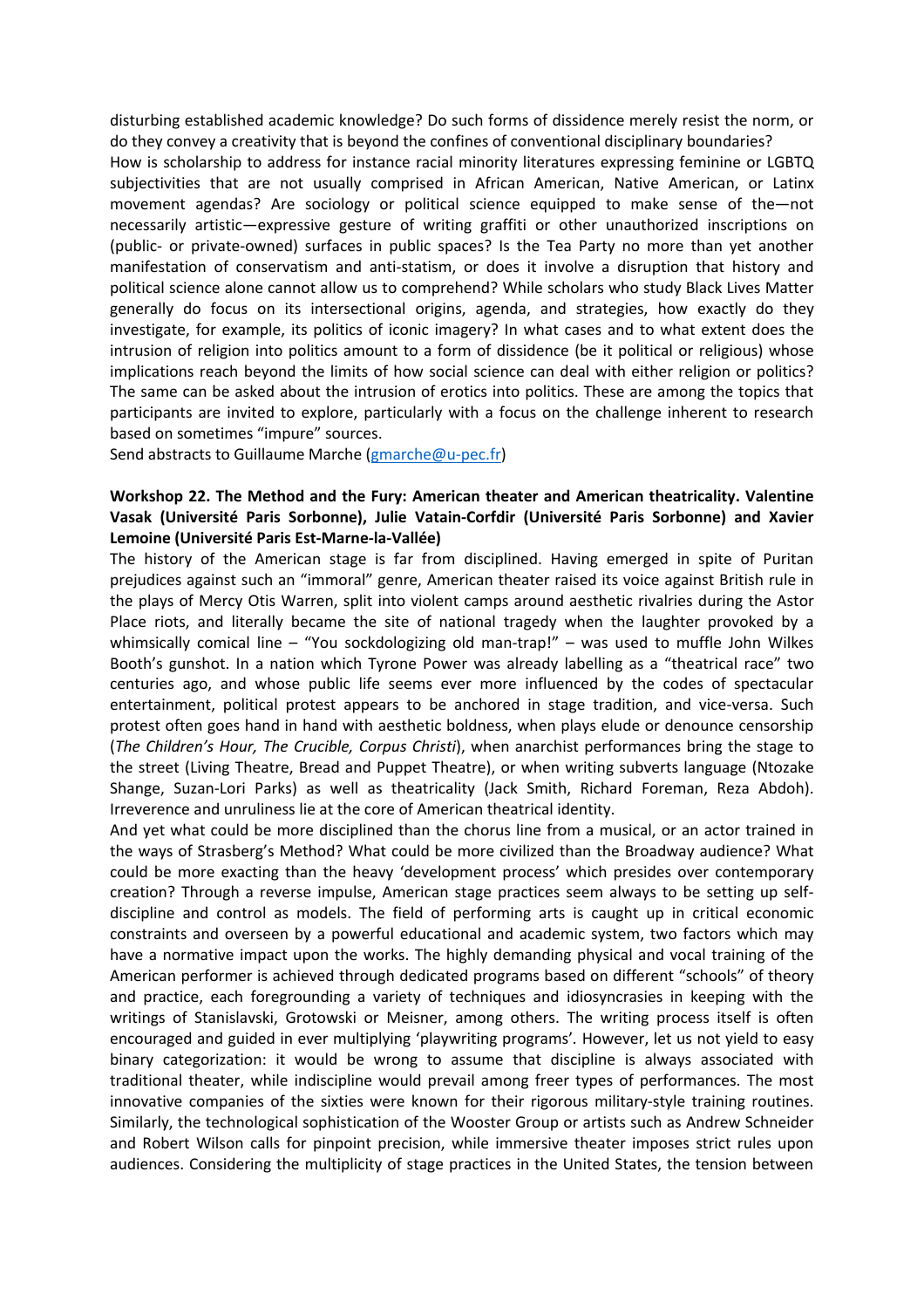controlling tendencies and a penchant for unruliness is perhaps best analyzed as a continuum of practices that one must strive to determine and define.

This search for definition interrogates the rise of American theater as an established discipline. Historically, drama was the last literary genre to be included in the national academic curriculum and American theater only gained world fame with Eugene O'Neil's Nobel Prize in 1936. To this day, especially in France, American theater is often considered as less innovative than its European counterpart, except for a few experimental companies sanctioned by international theater festivals. This leads to question, on the one hand, why some of the characteristics of American theater have found a following and, on the other, why some aspects of this theater, understood as a field of study, help unpack American culture in a broad sense, including its rituals, its public practices, and its relationship to leisure and education. This workshop first considers theater as a genre but papers dealing with any other object considered "theatrical", and analyzed through the lens of performance studies, for instance, will be of utmost interest. Intersectional and transversal practices developed by minority voices (queer, postcolonial, feminist, documentary or verbatim theater) could also provide stimulating perspectives on the subversion of the disciplinary. Transdisciplinary proposals as well as performances, readings and other kinds of initiatives undoing the logic of scholarly disciplines would be greatly appreciated.

Send abstracts to Valentine Vasak (valentine.vasak@gmail.com), Julie Vatain-Corfdir (julie.vatain@gmail.com) and Xavier Lemoine (xavier.lemoine@u-pem.fr)

### **Workshop 22. Discipline and Indiscipline of the American Subject in Nineteenth-Century Literature. Ronan Ludot-Vlasak (Université de Lille) and Édouard Marsoin (Université Paris Descartes)**

The emergence and constitution of an American subject in the young nation imply both discipline and indiscipline. This subject seems to arise as an acting force that is supposed to go beyond the limitations that could hinder its full realization—a sort of corollary to Jefferson's "Empire of Liberty." However, it cannot reach its full potential without conforming to certain types of discipline (paradoxically) meant to guarantee its autonomy and expand its capabilities of action: these include the endless necessity for the subject to outdo or improve itself, the disciplinary techniques of bodies (diets, sexual self-restraint), religious self-control, or gender models—Crèvecoeur's *Letters*, Franklin's *Autobiography*, and the Puritan specter haunting so many eighteenth- and nineteenth-century writings, are particularly telling in this respect. Such a tension is also constitutive of the democratic subject: while revolutionary impulses or civil disobedience make indiscipline a necessary condition for a distinctly American democratic *ethos*, the citizen must also adopt a certain discipline in terms of ideology, values and action, so as not to imperil the nation's unity. Finally, the American subject evolves in multiple spaces that involve both discipline and indiscipline. The Frontier, though it appears as a fantasized space where Pioneers can exert their will and violence, is meant to be domesticated; the city, with the development of urban planning (see for instance the New York Commissioners' Plan of 1811), keeps metamorphosing in palimpsestic fashion, becomes a violent stage of acute social unrest, and fuels an imagination that turns it into an indomitable space where the individual is likely to lose itself; the ship, a totalitarian remnant in democratic America, imposes its unescapable "mechanism of discipline" (*Billy Budd*) upon seamen: can it produce subjects?

This workshop thus seeks to explore the ever-changing forms of an American subject that oscillates between discipline and indiscipline in the nineteenth-century American literary imagination. In works such as *The Scarlet Letter*, *Billy Budd*, or in slave narratives, writing is an exploration not only of the power strata and practices that aim to discipline (and punish) subjects, but also of the forms of resistance that they give rise to. As such, literature emerges as a site of possibilities where the subject seeks to reinvent itself. The Foucaldian mechanism is well-known: subjection entails a possibility of subjectivation. Further attention could be paid to the undoing of norms and the restoration of the subject's heterogeneity and mutability through writing. Other topics of enquiry could include the potentialities offered by a minor mode of writing (Dickinson) or by the advent of a potential subject challenging the imperial and conquering self. The subject uncovered and tentatively articulated by nineteenth-century American literature is often ungraspable. It may be